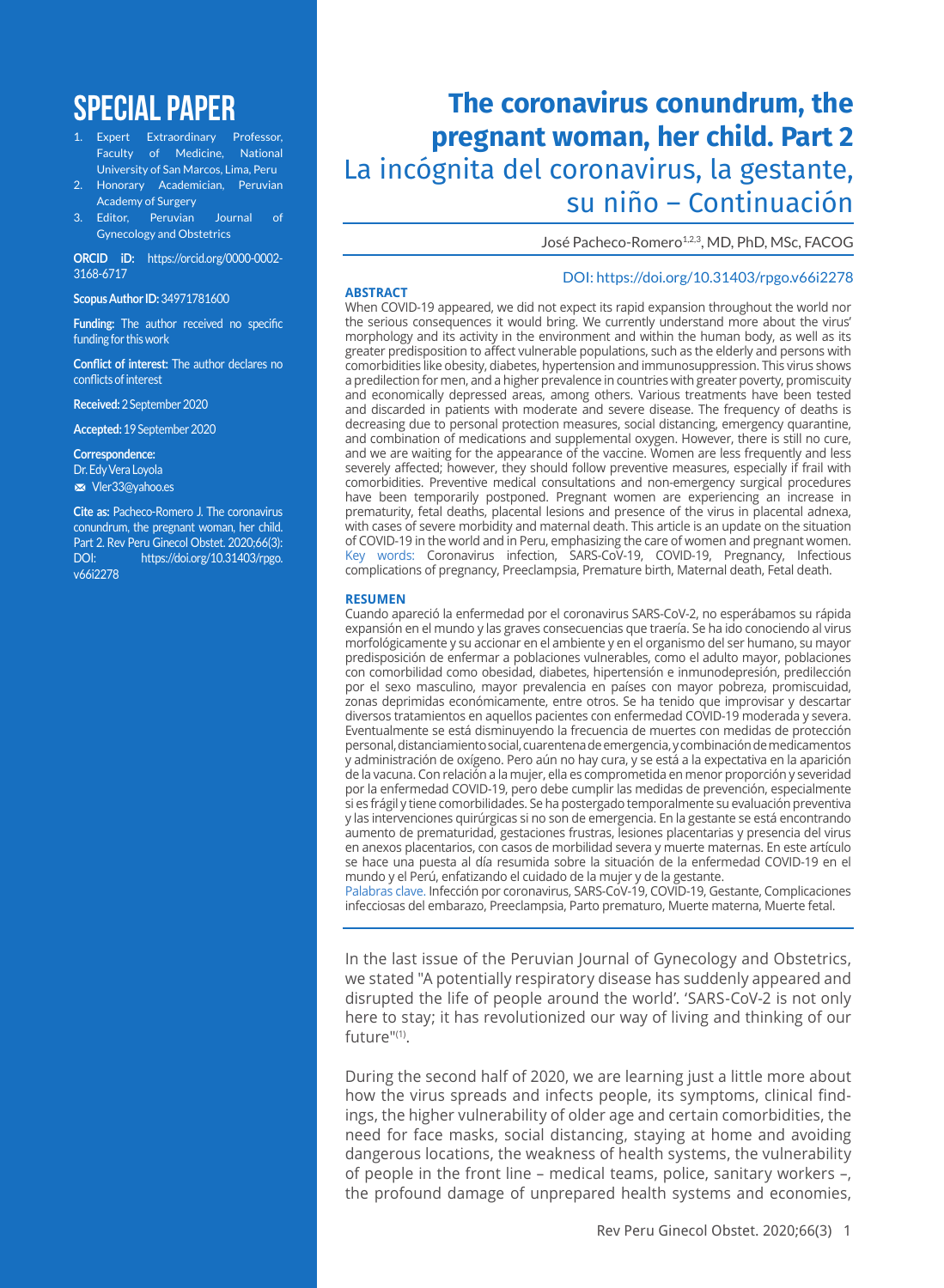especially in developing countries, the economy crisis, the increase in poverty and the reduction of the middle class… However, it is concerning that we still do not know how to combat the virus and COVID-19 effectively, nor how to treat severe disease, the duration of symptoms and immunity, disease recurrence, genetic variations of the virus, and the effectivity, safety and duration of a vaccine. In short, we don't have a cure yet and the vaccine is in phase 3, in the middle of a scientific and political competition.

## **The disease**

COVID-19 may have appeared in Los Angeles, California as early as December  $2019^{(2,3)}$ , practically at the same time that it presented in China and Asia. SARS-CoV-2 has infected millions of people in Europe, mainly Italy, Spain, Belgium and the United Kingdom; then, it attacked the USA and Latin America, with Brazil, Mexico, Ecuador and Peru among the most affected countries. Since August 2020, Peru leads the list of deaths per million inhabitants in the world $(4)$ . As of September, the World Health Organization has confirmed more than 27 million COVID-19 cases around the world and almost 1 million deaths<sup>(5)</sup>

In this paper, we will present the new knowledge and challenges since the publication of our article in the second quarter of 2020<sup>(1)</sup>.

#### **Epidemiology and transmission**

Our knowledge about SARS-CoV-2 behavior, infectivity, complications and sequelae has greatly increased as a consequence of its intense transmission in various Latin American countries and territories, as well as the generation of evidence by the scientific community<sup>(6)</sup>. The outbreaks in Wuhan and Beijing were both linked to seafood markets, but further investigation is required to determine the root cause. Although the epidemic abated in China, a second outbreak began in June 2020 in Beijing<sup>(7)</sup>.

SARS-CoV-2 transmission is person-to-person and takes place when an infected person coughs, sneezes or exhales, via respiratory droplets and aerosols that may remain in the air up to three hours<sup>(8)</sup>. Along with dissemination by mouth, nose and eye mucosa, the virus has been found in the ear mucosa and tympanic membrane(9). The virus has also been detected

in saliva, tears, blood, cerebrospinal fluid, semen, conjunctival secretions, and stool<sup>(8)</sup>. More SARS-CoV-2 RNA copies have been detected in saliva specimens than in nasopharyngeal swab specimens, and a higher percentage of saliva samples were positive up to 10 days after CO-VID-19 diagnosis<sup>(10)</sup>. Collection of saliva samples by patients themselves would alleviate demands for supplies of swabs and personal protective equipment. Infections have also been consistent with the vertical spread of virusladen aerosol particles via buildings' stacks and vents<sup>(11)</sup>.

The incubation period is 1 to 14 days, with a median of 4 to 5 days<sup>(12)</sup>; this interval is possibly longer in children.

In general, this coronavirus affects persons 30 to 79 years old more often and is less frequent among people under 20.

The most important finding regarding contagion is that asymptomatic persons, as well as persons in the first two to three days of infection who have not developed symptoms yet, may be more infectious than symptomatic persons<sup>(8)</sup>. Infectivity lasts approximately 7 to 10 days in asymptomatic persons and 5 to 10 weeks in infected subjects.

A Korean study reported a median time from diagnosis to the first negative conversion of 17 days for asymptomatic patients and 19.5 days for symptomatic (including presymptomatic) patients ( $p = .07$ ). The viral load from diagnosis to discharge tended to decrease more slowly in asymptomatic patients than in symptomatic (including presymptomatic) patients<sup>(13)</sup>. Therefore, isolating asymptomatic patients may be necessary to control the spread of SARS-CoV-2. On the other hand, Brazilian studies have found persistence of active SARS-CoV-2 virus for 152 days (5 months) in a female health professional who initially presented with mild disease and became afterwards asymptomatic but with ability of transmission(14).

Children under 5 years old with mild to moderate COVID-19 have high amounts of SARS-CoV-2 viral RNA in their nasopharynx compared with older children and adults. Thus, young children can potentially be important drivers of SARS-CoV-2 spread in the general population $(15)$ .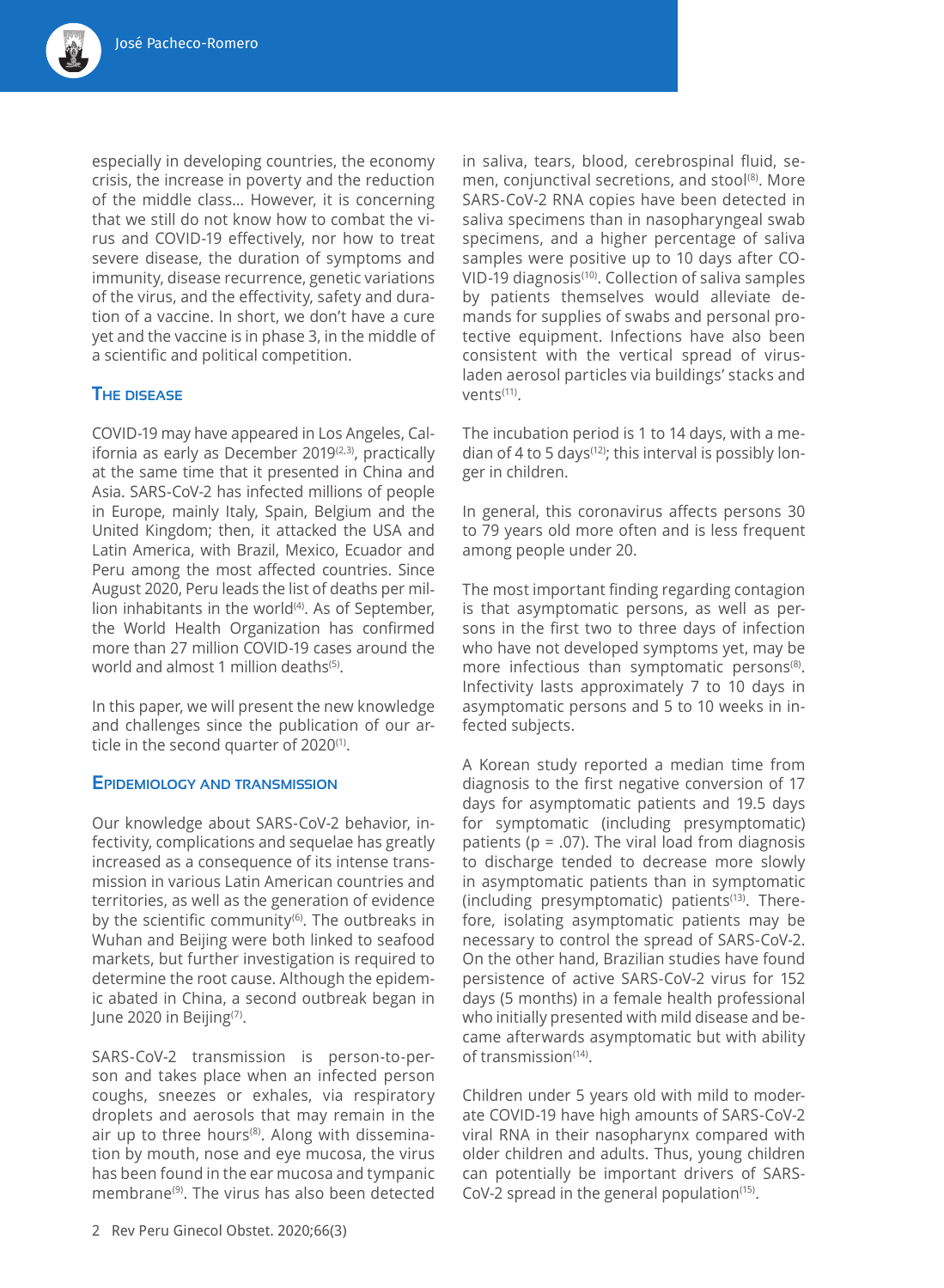

## **Clinical presentation**

COVID-19 continues being considered a respiratory infection with a presentation that varies from common cold-like to severe pneumonia<sup>(16)</sup>. Nevertheless, compromise is multisystemic and potentially fatal. About 40% of COVID-19 cases develop mild symptoms (fever, cough, dyspnea, myalgia or arthralgia, odynophagia, fatigue, diarrhea and headache), 40% present moderate symptoms (pneumonia), 15% severe clinical manifestations (severe pneumonia) that require oxygen support, and 5% develop a critical clinical status that includes one or more of the following: respiratory insufficiency, acute respiratory distress syndrome (ARDS), sepsis and septic shock, thromboembolism and coagulation disorders and multiorganic failure, including acute renal failure, liver failure, heart failure, cardiogenic shock, myocarditis and cerebrovascular accident, among others. Besides, there are reports of complications attributed to invasive or non-invasive procedures performed during the clinical management of the case $(6)$ .

Severely ill patients tend to have a high concentration of pro-inflammatory cytokines, such as interleukin (IL)-6, compared to those who are moderately ill. The high level of cytokines, called "cytokine storm", indicates a poor prognosis and may contribute to mortality from COVID-19. Excessive infiltration of pro-inflammatory cells, mainly involving macrophages and T-helper 17 cells, has been found in lung tissues of patients with COVID-19 in the postmortem examination<sup>(17)</sup>. However, recent research finds critically ill patients with COVID-19 and ARDS had lower circulating cytokine levels compared with patients with bacterial sepsis and similar levels in comparison to other critically ill patients. These findings are in line with lower leukocyte counts observed in patients with COVID-19, despite the presence of severe pulmonary injury. These reports suggest that COVID-19 may not be characterized by cytokine storm. Whether anticytokine therapies will benefit patients with COVID-19 remains to be determined<sup>(18)</sup>.

Secondary hemophagocytic lymphohistiocytosis (sHLH) is an under-recognized hyperinflammatory syndrome characterized by fulminant and fatal hypercytokinemia ("cytokine storm") with multiorgan failure; cardinal features include

unremitting fever, cytopenia, and hyperferritinemia, as well as pulmonary involvement $(19)$ .

Severe symptoms appear in 15% of cases, mainly in vulnerable persons over 60 years old or people suffering from chronic diseases (heart disease, hypertension, obesity, lung disease, diabetes, smokers and/or immunosuppressed people(6,20-22).

The most common neurologic complaints in CO-VID-19 are anosmia, ageusia and headache, but other problems, such as stroke, impairment of consciousness, seizure, and encephalopathy, have also been reported. Viral neuroinvasion may be achieved by transsynaptic transfer across infected neurons, entry via the olfactory nerve, infection of vascular endothelium, or leukocyte migration across the blood-brain barrier $(23)$ .

Disease severity would depend on the amount of the SARS-CoV2 receptor molecule angiotensin I-converting enzyme 2 (ACE2) on the surface of cells throughout the body, including bowels, lungs, heart and nose; a higher number of ACE2 receptors correlates with a higher risk of severe coronavirus infection. This would be a gene-dependent phenomenon. Lethality has increased from about 2% (95% CI 0.5-4%) (24) to 5% (0.5-  $15\%$ )<sup>(25)</sup>. In addition to respiratory compromise, cardiovascular complications are rapidly emerging as a key threat in COVID-19. ACE2 receptors are also expressed by endothelial cells, and in a series of patients with COVID-19, endothelial cell involvement across vascular beds of different organs has been shown<sup>(16)</sup>.

An intriguing finding is that COVID-19 seems to preferentially have worse outcomes in males versus females. The authors of a systematic review and meta-analysis have studied whether this relationship holds true for cancer patients. They show that the OR for experiencing a composite endpoint including severe illness and allcause death was 1.6 (95% CI 1.38 to1.85) in males versus females. For severe illness and mortality separately, the OR was 1.47 (1.16 to 1.85) and 1.58 (1.18 to 2.13), respectively<sup>(26)</sup>.

Infection in children is reported less frequently than among adults, with rates of 1 to 5%(8). Clinical manifestations are usually mild. However, since May 2020, a hyperinflammatory syndrome leading to multiorganic failure and shock has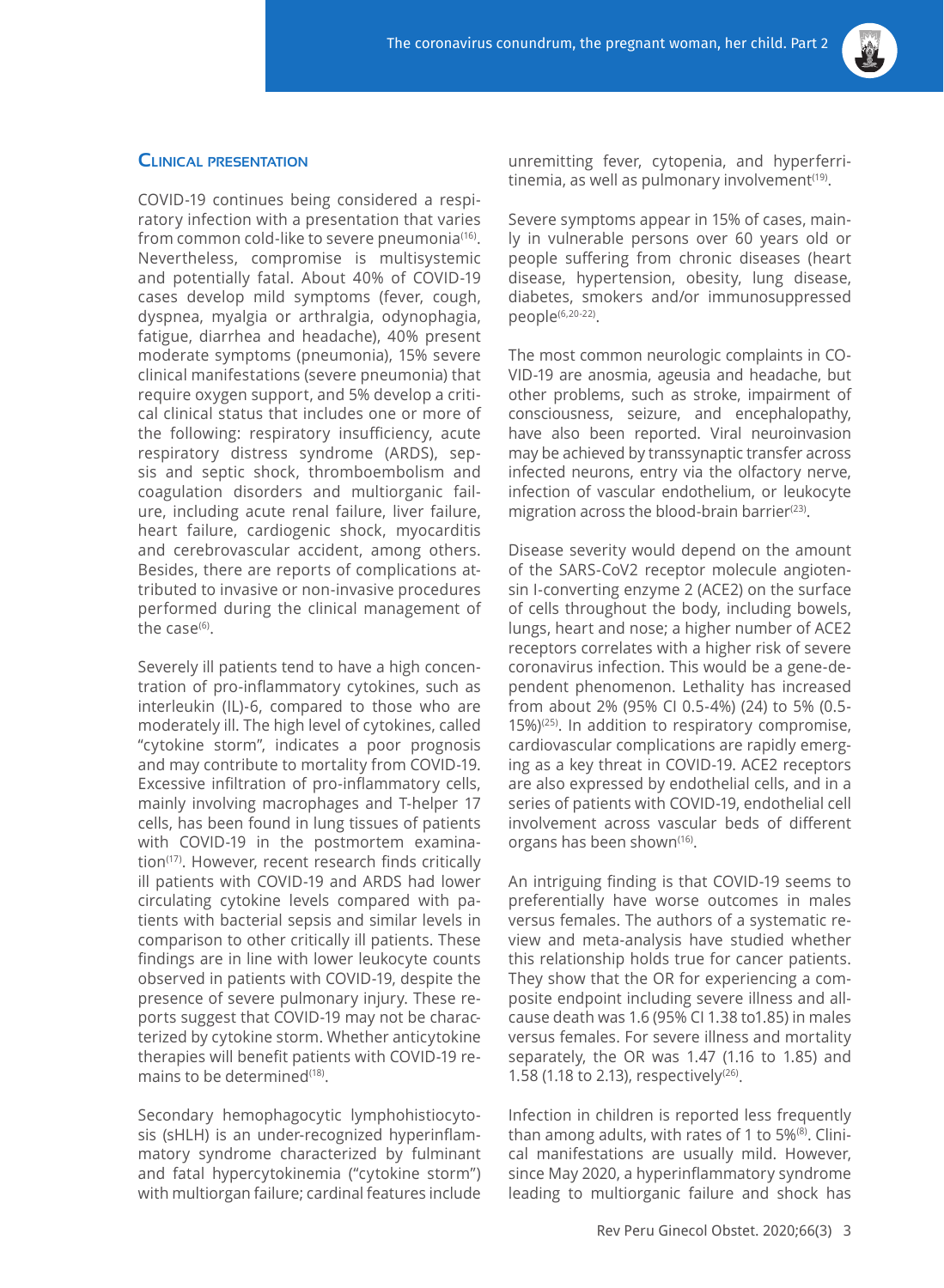been observed. It is called the multisystemic inflammatory syndrome (MIS), and affects children and adolescents<sup>(6)</sup>. Symptoms, such as high, sustained fever (above 38.9 degrees Celsius), conjunctivitis, rash, abdominal pain and diarrhea, seem to overlap with two existing conditions: toxic shock syndrome and Kawasaki disease<sup>(27)</sup>. In these children, hyperinflammatory syndrome with dermatologic, mucocutaneous, and gastrointestinal manifestations was associated with cardiac dysfunction<sup>(28)</sup>. They also presented new neurological symptoms involving both the central and peripheral nervous systems and splenial changes on imaging, in the absence of respiratory symptoms<sup>(29)</sup>.

Regarding the experience of pregnant women with COVID-19 in Wuhan, China, the median age was 31 years, 52% were nulliparous, and 64% were infected with SARS-CoV-2 in the third trimester. The most common symptoms were fever (in 75%) and cough (in 73%); lymphopenia was present in 44% of patients, and 79% of women who underwent chest tomography had infiltrates in both lungs<sup>(30)</sup>. Compared with the risk of severe disease in the general population across mainland China (15.7%), the risk of severe disease was lower in pregnant women (8%). No positive results were reported in neonatal throat swabs of 8 newborns and breast milk samples from 3 mothers.

## **Prevention and treatment**

Throughout the year 2020, there have been advances in prevention strategies and pandemic control<sup>(31)</sup>. General prevention measures have not varied, and include: avoiding exposure to the virus, washing hands often, with soap and water for at least 20 seconds, or with a 60% alcohol-based sanitizer, avoiding coughing or sneezing and touching the eyes, nose, and mouth with unwashed hands, avoiding contact with people (distance over 2 meters), and shaking hands. If symptoms appear, seek medical care early, stay at home, clean and disinfect frequently touched surfaces<sup>(8)</sup>. Wear facial masks, especially in public settings where social distancing measures are difficult to maintain. Compliance with this recommendation has been ignored, especially by young people and low-income people. Isolate all suspected and confirmed cases, implement recommended infection prevention and control procedures, and report all cases to local health authorities.

In relation to the new coronavirus, variation in the viral genome is clinically important. Among 131 patients hospitalized in Singapore, 70% had wild-type virus, 22% had delta 382-variant virus, and 8% had mixed infection. Compared with the group infected with wild-type virus, those infected with the delta 382-variant alone were younger (median age, 37 vs. 47 years), had a longer duration of symptoms (6 vs. 4 days), and had lower virus levels on initial nasopharyngeal polymerase chain reaction assays. Also, patients infected with the delta 382-variant were less likely to develop hypoxia than those infected with wild-type virus, and had lower plasma levels of pro-inflammatory cytokines and higher concentrations of interferon-gamma than those with wild-type virus<sup>(32)</sup>.

Currently, there is no specific treatment for CO-VID-19, and no cure is available. The coronavirus pandemic is forcing clinicians, health care institutions and public officials to develop crisis standards of care that differ radically from ordinary care services<sup>(33)</sup>.

Management of a patient with coronavirus is overall symptomatic. Antibiotics are not effective against viral infections such as COVID-19. The FDA has granted emergency use authorization for the antiviral drug remdesivir to treat patients with this disease. The U.S. National Institutes of Health recently recommended the corticosteroid dexamethasone for people with severe COVID-19 who require supplemental oxygen or mechanical ventilation. The FDA has also granted emergency use authorization for convalescent plasma therapy to treat COVID-19(34).

In a survey to 852 physicians from 44 different specialties and 29 countries, it was determined that the heterogeneity of therapeutic decisions increased as the COVID-19 clinical scenario worsened. Factors associated with aggressive therapeutic decisions were higher self-perceived expertise (high vs. null, OR 1.95, 95%CI 1.31–2.89), perceived quality of COVID-19 publications (high vs. null, OR 1.92, 95%CI 1.17–3.16), and female sex (OR 1.17, 95%CI 1.02–1.33). Conversely, using less aggressive therapies was associated with being a specialist in infectious diseases, Latin American and North American origin, lower confidence in the treatments chosen, and having published articles indexed in PubMed as the first-author<sup>(35)</sup>.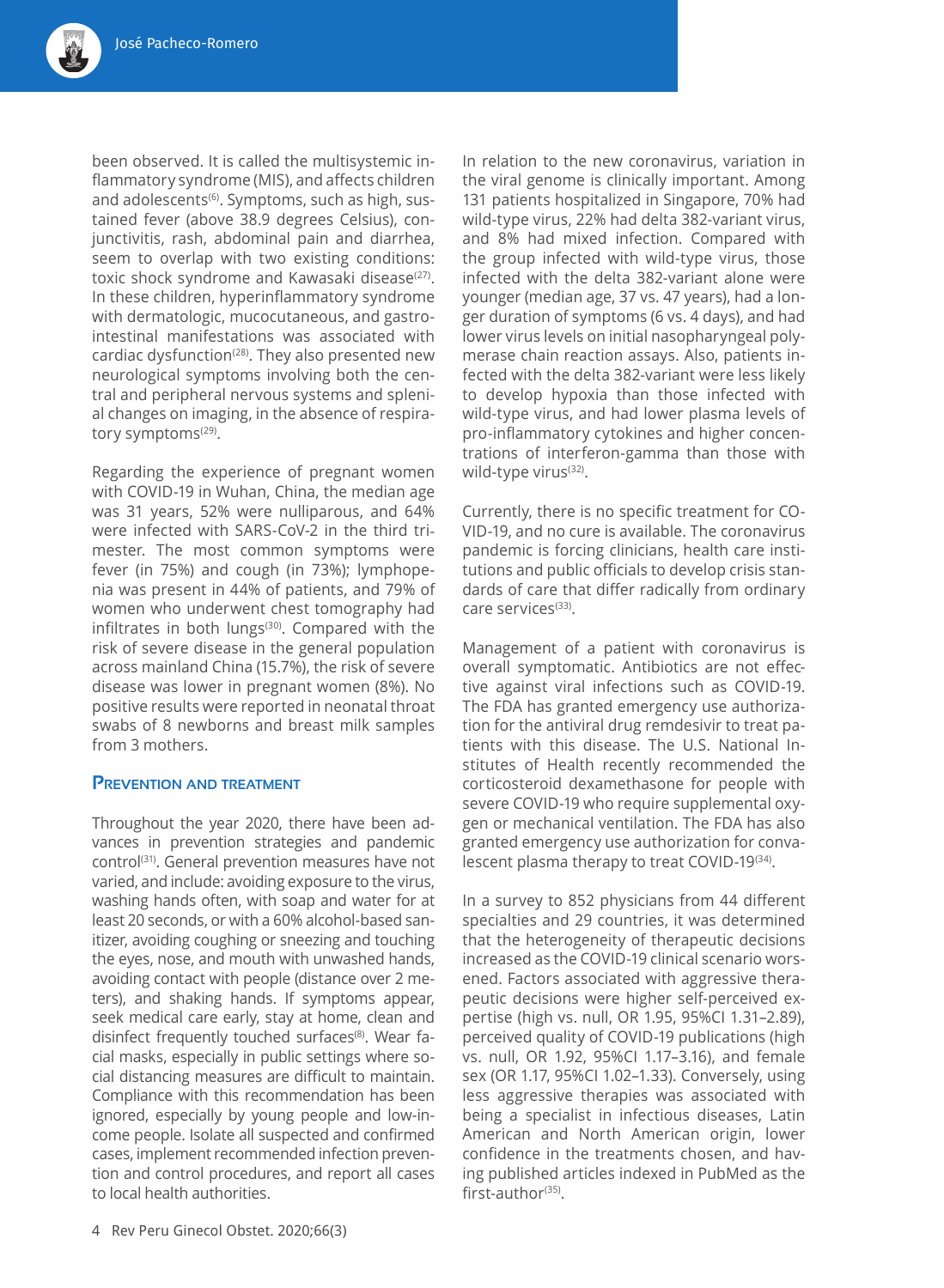

# **Sequelae to COVID-19**

Recovered COVID-19 patients may have a residual cough or fatigue and reduced lung function. However, an intense inflammatory response of infected persons leads to pulmonary, cardiovascular, central and peripheral nervous system, psychiatric and psychologic sequelae<sup>(6)</sup>. Severe lung involvement results in pulmonary fibrosis, frequently bilateral, in the inferior lobes. Viral infection-related myocarditis reduces systolic function and arrhythmias due to cardiomyocyte damage, interstitial myocardial fibrosis and hypoxia<sup>(36)</sup>. SARS-CoV-2 would reach the central and peripheral nervous system by either hematogenous propagation or direct viral neurotropism. Neurological sequelae include long-term cognitive deterioration affecting memory, attentiveness and diffuse neuronal loss<sup>(37)</sup>. Neuropsychiatric manifestations would include encephalopathy, mood changes, psychosis, neuromuscular dysfunction and demyelinating processes(6). Finally, psychological sequelae should be considered in individuals at all ages, as well as in health professionals and workers.

#### **Reinfection**

The World Health Organization (WHO) informed that there is currently no evidence of protection from a second infection in people who recovered from COVID-19 and have antibodies against it  $(38)$ . Levels of antibodies against SARS-CoV-2 vary widely in patients after recovery; some of them would recover without developing high titers of virus-specific neutralizing antibodies. These patients would be at risk of reinfection<sup>(39)</sup>. Some recovered patients may still be virus carriers, and potentially infectious. Current criteria for hospital discharge or discontinuation of quarantine and continuity of care may need to be reevaluated<sup>(40)</sup>. In South Korea, it has been reported that 260 patients thought to have recovered from the disease have tested positive again. Rather than viral reactivation or patient reinfection, the likely cause of positive results for SARS-CoV-2 would be fragments of dead viruses, days and even weeks after full recoveries<sup>(41)</sup>.

Recently, epidemiological, clinical, serological and genomic analyses confirmed that a patient had a reinfection instead of persistent viral shedding from the first infection. SARS-CoV-2 may continue to circulate around the world despite herd immunity due to natural infection or vaccination. Further studies of reinfected patients will shed light on protective correlates, important for vaccine design<sup>(42)</sup>.

# **SARS-CoV-2 vaccines**

At this time, there are no vaccines proven to protect the body against COVID-19. About 140 vaccines are in early development, and around two dozen are now being tested on people in clinical trial $s^{(43)}$ . These vaccines would be in the following development phases: 135+ preclinical, 19 in phase 1, 12 in phase 2, 8 in phase 3, and 2 approved in Russia<sup>(44)</sup>.

The U.S. Food and Drug Administration announced that a public meeting of the Vaccines and Related Biological Products Advisory Committee will be held on October 22, 2020, to discuss the general matter of the development, authorization, and/or licensure of vaccines indicated to prevent COVID-19<sup>(45)</sup>.

In the following lines, we summarize the recommendations of important medical institutions and journals related to the practice of gynecology and obstetrics that will help to make decisions about women's care.

#### **Gynecologic patients and COVID-19**

The American College of Obstetricians and Gynecologists (ACOG) advises that determining the best management options for patients in the COVID-19 pandemic depends on the patient's signs and symptoms, their comorbidities and underlying medical condition, type of presentation (acute versus chronic) and available health resources, along with other factors<sup>(46)</sup>. Preventive visits, routine screenings, contraceptive counseling and prescribing, management of asymptomatic ovarian cyst, menopausal symptoms, routine gynecologic or postoperative follow-up, and mental or behavioral health screening may be addressed by telehealth or deferred until after the CO-VID-19 outbreak $(46)$ .

Elective surgeries should be postponed; however, obstetric and gynecologic procedures for which a delay would negatively affect patient health and safety should not be delayed $(46)$ . Regarding endoscopic procedures, all forms of contagion are found in endoscopy units: aerosols from vomiting, retch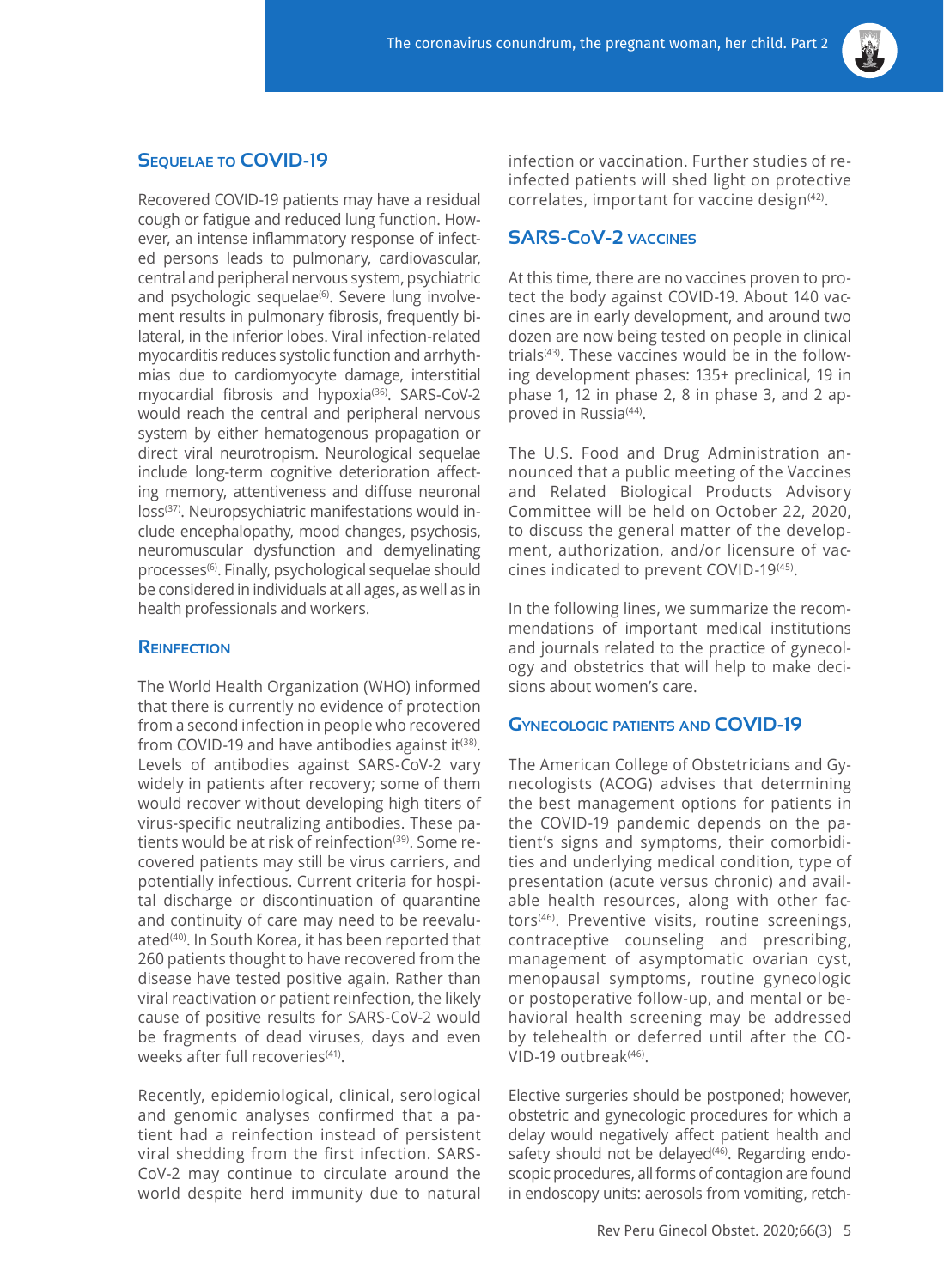ing, belching, and flatus; fecal matter, close contact, and contamination of the environment. Hysteroscopy is considered the gold standard procedure for the diagnosis and management of intrauterine pathologies. It is frequently performed in an office setting without the use of anesthesia. The recommendation is to limit hysteroscopic procedures to patients in whom delaying the procedure could result in adverse clinical outcomes<sup>(47)</sup>. In general, all diagnostic endoscopies should be discontinued, and only urgent and therapeutic endoscopies should be performed. All endoscopy personnel must have strict protection measures<sup>(48)</sup>.

## **Assisted reproduction during the COV-ID-19 pandemic**

In the earliest stages of the pandemic, the American Society for Reproductive Medicine (ASRM) and the European Society of Human Reproduction and Embryology (ESHRE), independently recommended discontinuing reproductive care except for the most urgent cases. More recently, with successful mitigation strategies in some areas and emergence of additional data, the societies have endorsed gradual and judicious resumption of delivery of full reproductive care<sup>(49)</sup>. For patients who started assisted reproduction treatment, elective oocyte or embryo freezing for later embryo transfer (freeze-all) is recommended. In cases of urgent fertility preservation in oncology patients, the cryopreservation of gametes, embryos or tissue should still be considered<sup>(50)</sup>.

However, apart from the undoubtedly important considerations of the effect of SARS-CoV-2 infection on pregnancy and the fetus, we should also direct our attention to ovarian physiology and consider the theoretical risks that IVF treatment may pose on fertility patients, during the COVID-19 pandemic<sup>(51)</sup>.

## **Pregnant women during the COVID-19 pandemic**

Pregnancy itself alters the body's immune system and response to viral infections in general, which can occasionally cause more severe symptoms. Pregnant patients with comorbidities may be at a higher risk for severe illness, consistent with the general population with similar comorbidities<sup>(52)</sup>.

Current data and data from early in the pandemic show low rates of maternal and neonatal mortality and vertical transmission of SARS-CoV-2. A study reported a preterm birth rate of 20% and a cesarean delivery rate exceeding 80%, which seem to be related to geographic practice patterns. No vertical transmission and no maternal deaths were reported. The neonatal death rate was 0.3%(53).

However, the CDC published two reports in the Morbidity and Mortality Weekly Report on COVID-19 regarding pregnant women. In one report<sup> $(54)$ </sup>, the agency calls for pregnant women and healthcare providers to be aware of the risks of severe COVID-19, which include serious birth outcomes. Main signs and symptoms at hospital admission among 272 symptomatic hospitalized pregnant women with COVID-19 were fever/chills, cough, shortness of breath, myalgias, nausea/vomiting, headache, sore throat, abdominal pain and chest pain. 16% of these patients required admission to the ICU, 8% required mechanical ventilation, and 1% died. 448 of 458 (97.8%) women completed their gestation resulting in a live birth and 10 (2.2%) suffered pregnancy loss. Identifying COVID-19 in women during birth hospitalizations is important to guide preventive measures to protect pregnant women, parents, newborns, other patients, and hospital personnel.

In the other report, prevalences of prepregnancy obesity and gestational diabetes were higher among pregnant women hospitalized for COVID-19–related illness (e.g., worsening respiratory status). The agency encouraged pregnant women to wear face masks, wash their hands often and maintain social distance to prevent COVID-19(55).

In hospitalized mothers infected with SARS-CoV-2, over 90% of whom also had pneumonia, preterm birth was the most common adverse pregnancy outcome. COVID-19 infection was also associated with preeclampsia, C-section, and perinatal death<sup>(56)</sup>.

In another study among patients with mild symptoms at presentation, all patients with a vaginal delivery had good outcomes. In contrast,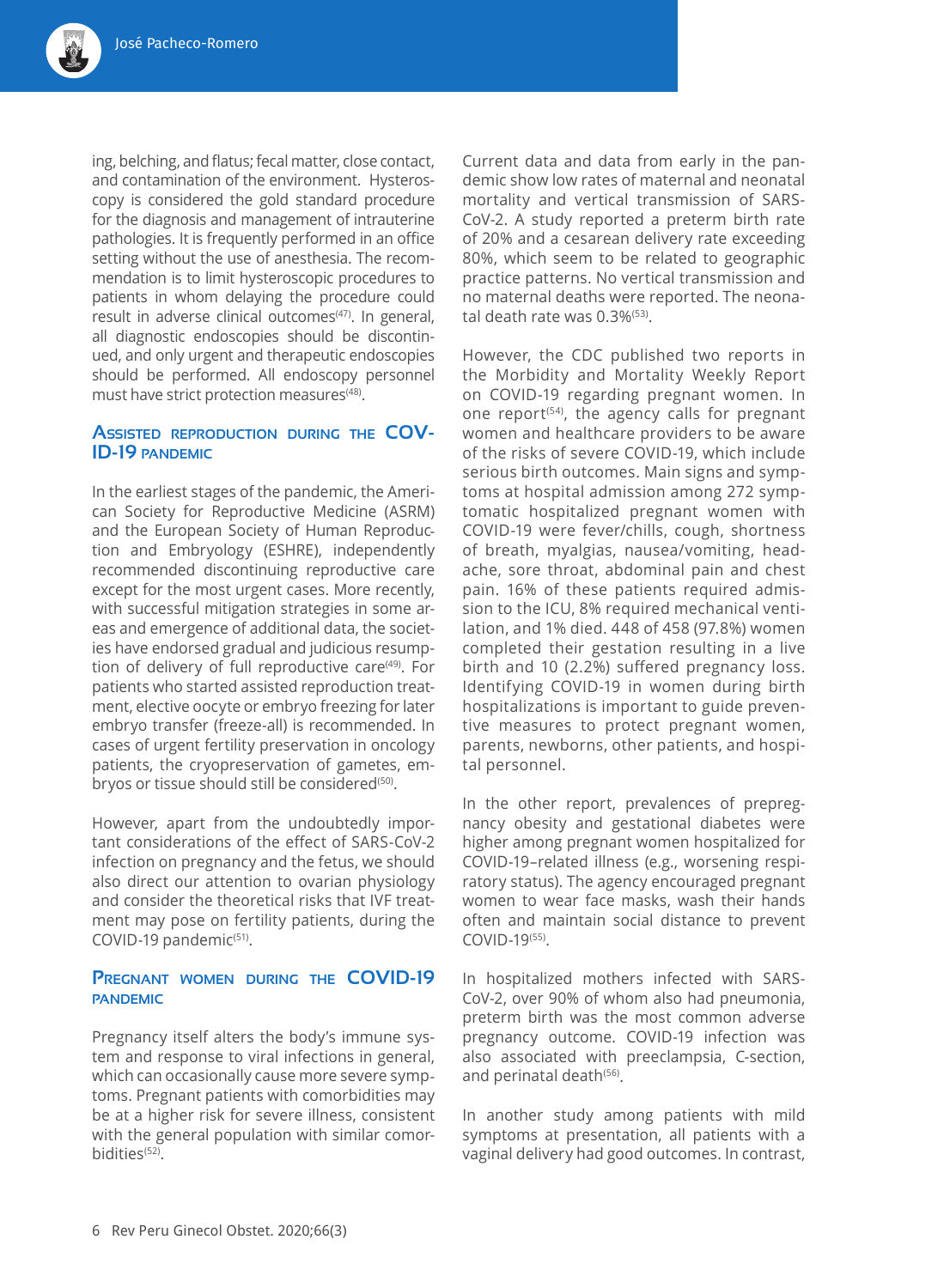

13.5% of women undergoing cesarean section had severe maternal outcomes and 21.6% had clinical deterioration. C-section was also associated with an increased risk of NICU admission<sup>(57)</sup>.

The COVID-19 epidemic needs a global bioethics reflection and response. A bioethics and ethics of science and technology approach, rooted in human rights, should play a key role in the context of this challenging pandemic. On both national and international levels, health and social policies should be based on solid evidence, taking into account the uncertainties that exist during epidemics, especially in the case of a novel pathogen. Epidemics clearly expose the strengths and weaknesses of healthcare systems in different countries, as well as the obstacles and inequities of access to healthcare(58).

Pregnant women are particularly susceptible to morbidity and mortality, especially by a highly pathogenic virus<sup>(58)</sup>. Severe maternal complications need admission to the intensive care unit and use of mechanical ventilation; they also present perinatal deaths<sup>(59)</sup>, preterm birth, abortion, preeclampsia and/or indication for preterm cesarean section<sup>(31)</sup>.

Pregnant women with severe COVID-19 can develop a preeclampsia (PE)-like syndrome that might be distinguished from actual PE by sFlt-1/ PlGF, LDH and uterine artery pulsatility index (UtAPI) assessment. Healthcare providers should be aware of this syndrome's existence and monitor pregnancies with suspected pre-eclampsia with caution<sup>(60)</sup>. Similar findings are occurring in Peru. Cases presenting both at sea level and at altitude are published in the current number.

COVID-19 has led to broad societal changes that will not be fully reversed after the pandemic subsides. These changes include less frequent physical contact, fewer opportunities for informal interactions, increased telework, and new ways of interacting online<sup>(61)</sup>. Remote consultations and self-monitoring of blood pressure may be recommended in healthy women whenever possible to reduce the number of hospital visits. Remote follow-ups for monitoring diabetes, hypertension, mood disorders and other conditions should be considered<sup>(52)</sup>.

In medicine, especially in obstetrics and gynecology, face-to-face consultations have become minimal; primary care physical examination has disappeared and its future implementation has to be considered very seriously<sup>(62)</sup>. However, it has been reported that there would be no difference between the number of prenatal visits among women with versus women without CO-VID-19, which provides reassurance that healthcare settings are unlikely places of exposure to the virus $^{(63)}$ .

Routine antenatal care appointments should be delayed in patients with suspected or confirmed COVID-19 until after the recommended period of self-isolation. Appointments can be deferred until 7 days after the start of symptoms, unless they worsen<sup>(52)</sup>. More urgent appointments require a senior decision on urgency and potential risks and benefits.

When possible, antenatal fetal surveillance and ultrasonography should continue as medically indicated. Elective ultrasound examinations should not be performed $(48)$ .

Following delivery and in order to limit the risk of inadvertent exposure and infection, it may be appropriate to expedite discharge when mother and infant are healthy; this should be linked to home telehealth visits for both<sup>(52)</sup>. Maternity services should offer a combination of face-to-face and remote postnatal follow-up, according to the needs of mother and newborn, for example in cases of hypertensive diseases of pregnancy, low birth weight, prematurity or if there are any concerns about feeding.

#### **Pregnant women with COVID-19**

The clinical characteristics of pregnant women with COVID-19 are similar to those reported in non-pregnant adults. Symptoms due to physiological adaptations of pregnancy or adverse pregnancy events (e.g. dyspnea, fever, gastrointestinal symptoms, fatigue) may overlap with COVID-19 symptoms<sup>(9)</sup>. Most of the women (85–86%) contracting SARS-CoV-2 will exhibit mild disease; the rates of severe disease vary between 9.3 and 11.1%, and those of critical disease, between 2 and 6.9%, which are just as similar to the general population<sup>(64)</sup>. Treatment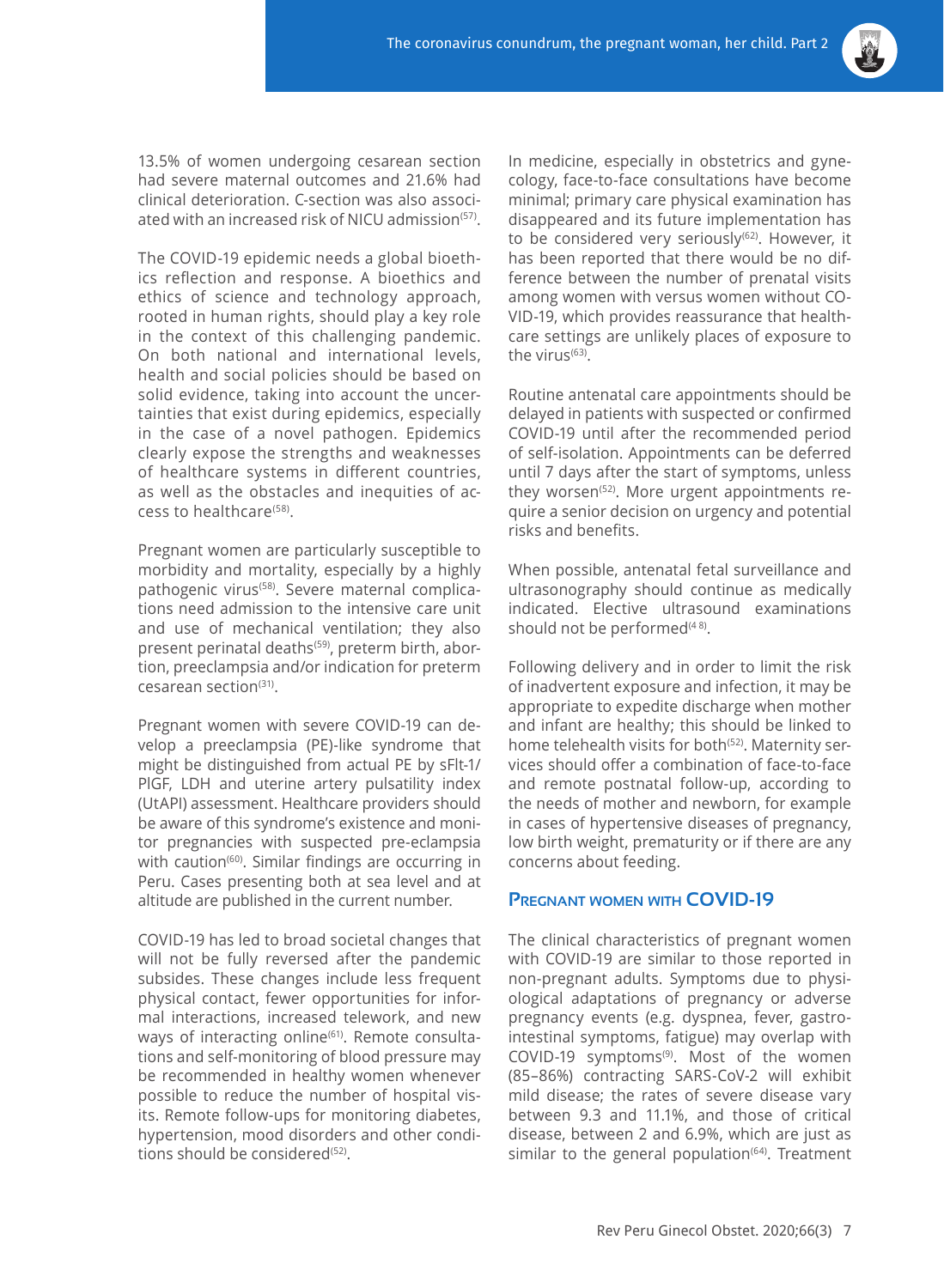should be symptomatic. Pre-existing comorbidities, high maternal age, and high body mass index are risk factors for severe COVID-19(65).

There is a recent publication from the UK that addresses the characteristics and outcomes of pregnant women with confirmed SARS-CoV-2 infection who were admitted to a hospital. Median gestation time at admission was 34 weeks; 10% required ICU admission and 1.2% died. Regarding the deliveries, 75% were term births and 15% were preterm deliveries (7% due to COVID-19 complications). 59% of women had a cesarean delivery, most for non-COVID-19–related reasons. Two neonates died and three were stillborn, but the relation to SARS-CoV-2 infection was unclear. Twelve infants tested positive for SARS-CoV-2, including 6 within 12 hours of birth. Advanced maternal age (over 35 years) and obesity carried higher risk for hospitalization<sup>(66)</sup>.

Pregnancy seems to have worsened the course of COVID-19 in Spanish patients, who had a longer hospital stay, higher rate of renal failure, sepsis, disseminated intravascular coagulation, intensive care unit use, mechanical ventilation and higher lethality<sup>(24)</sup>.

Miscarriage, intrauterine growth restriction, preterm birth and stillbirth have been reported, and seem to be increasing in many regions and in Peru. Corticosteroid therapy may be considered in women who are at risk of preterm birth between weeks 24 and 37 for fetal lung maturation.

Consider home care in women with asymptomatic or mild illness, provided that the patient is able to care for herself, that monitoring and follow-up are possible and that the patient has no signs of potentially severe illness (e.g. breathlessness, hemoptysis, new-onset chest pain or pressure, anorexia, dehydration, confusion), no comorbidities and no obstetric issues(52).

Patients should be managed in a hospital setting when possible; however, home care may be suitable for selected patients with mild illness unless there is concern about rapid deterioration or an inability to promptly return to the hospital if necessary. Patients should remain in isolation for 2 weeks after symptoms disappear, and visitors should not be allowed until the end of this period<sup>(8)</sup>. Pregnant women should be managed by a multidisciplinary team, including obstetric,

perinatal, neonatal, and intensive care specialists, and they should also receive mental health and psychosocial support<sup>(8)</sup>. Health care practitioners should promptly notify infection control personnel at their facility of the anticipated arrival of pregnant patients with confirmed CO-VID-19 or under investigation $(67)$ .

Suspected and confirmed cases should be managed with appropriate maternal and fetal monitoring whenever possible. Women with severe illness or complications may require admission to an intensive care unit.

It has been reported that, between January 22 and September 1 in the United States, the total cases of pregnant women with COVID-19 were 20 216, and total deaths were 44. There were more cases in women aged 20 to 39 years; regarding ethnicity, there were almost double as many cases in Hispanic or Latino than in White, non-Hispanic and Black non-Hispanic women<sup>(68)</sup>.

Samples required for an initial nucleic acid test in a pregnant woman with COVID-19 are a single swab used for throat and nose (nasopharyngeal secretions), and sputum, if available<sup>(69)</sup>. Saliva specimens may be an alternative diagnostic sample, because there would be more SARS-CoV-2 RNA copies in saliva specimens than in nasopharyngeal swab specimens. In addition, a higher percentage of saliva samples than nasopharyngeal swab samples were positive up to 10 days after COVID-19 was diagnosed<sup>(10)</sup>. Samples should be processed in an appropriate laboratory.

Results from RT-PCR suggest that a high viral load may be detected soon after illness onset, also in minimally symptomatic persons<sup>(70)</sup>. One or more negative results do not rule out the possibility of infection. Test results may be false positives, false negatives or ambiguous. The rate of false negative results in non-pregnant patients ranges from 17 to 63% for NP SARS-CoV2 RT-PCR<sup>(71)</sup>. False-negative testing of NP SARS-CoV2 RT-PCR is a clinically relevant problem with multiple implications, especially in pregnant women with suspicion for severe or critical COVID-19 infection<sup>(72)</sup>. Improper sampling accounts for some false negative results.

In suspected patients with negative nucleic acid tests, one can use as diagnostic criteria positive serum-specific lgM or specific lgG antibody titer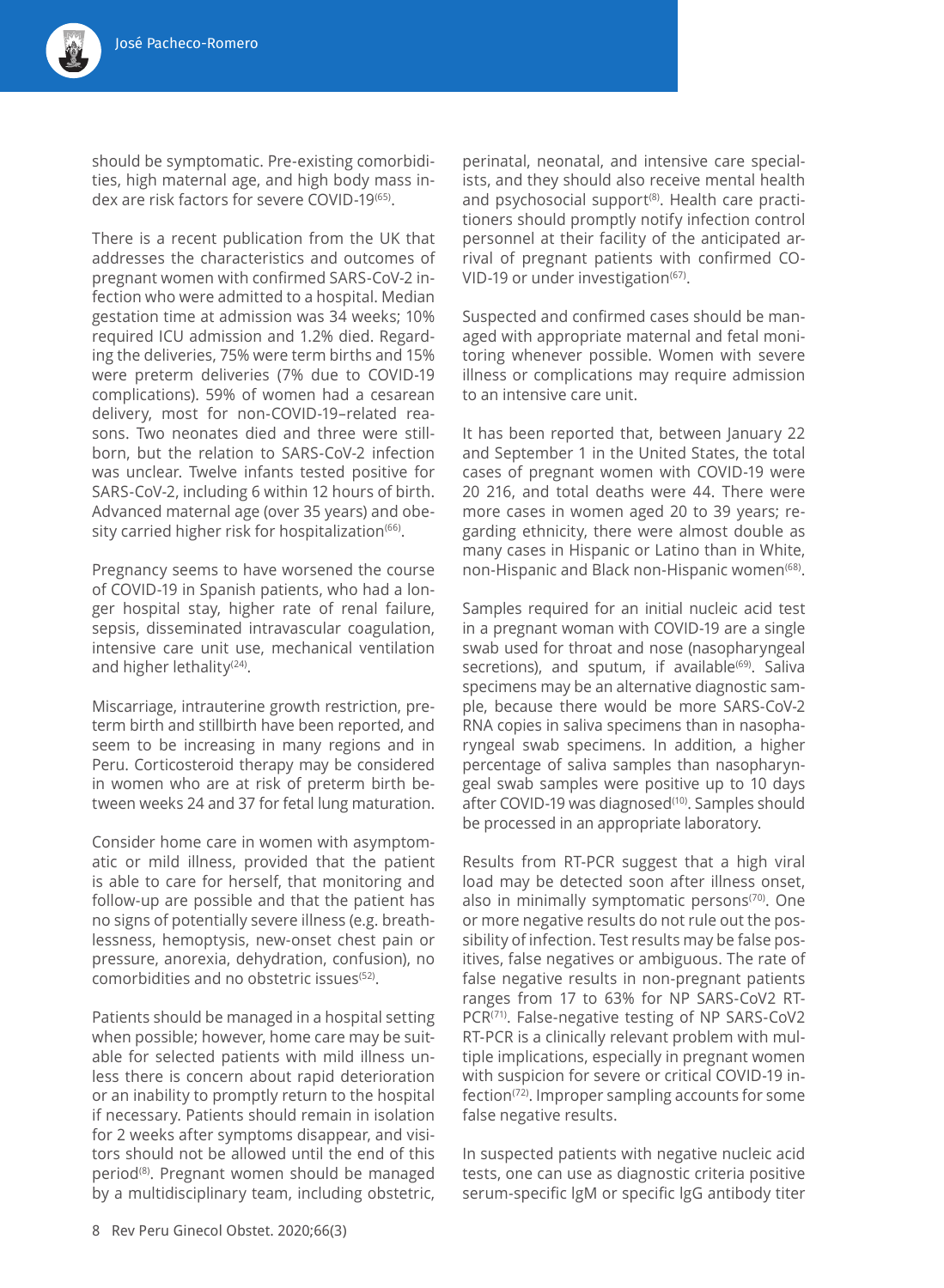

in the recovery phase approximately 4 times higher than that in the acute phase $(73)$ .

Lung ultrasound seems a clinically useful tool to assess pulmonary compromise. Chest imaging and CT scan are considered safe in pregnant women. Multiple bilateral lobular and subsegmental areas of ground-glass opacity or consolidation are found in most patients, usually with a peripheral or posterior distribution, mainly in the lower lobes. Crazy paving, air bronchograms, reversed halo sign and perilobular pattern, all patterns of organizing pneumonia, may also appear<sup>(8)</sup>. Abnormalities can rapidly evolve from focal unilateral to diffuse bilateral groundglass opacities that progress to or co-exist with consolidations within 1 to 3 weeks.

Treatment for severe COVID-19 includes admission to critical care, prone position, appropriate monitoring and supportive therapies such as oxygen and airway management, fluids, prevention of complications (acute respiratory distress syndrome (ARDS), sepsis, and septic shock), antimicrobials within 1 hour of initial patient assessment for suspected sepsis, and management following institutional guidelines of fever (consider paracetamol), cough and breathlessness, anxiety, delirium, and agitation. Consider intubation and mechanical ventilation in patients who are acutely deteriorating. Pregnant women may benefit from lying in the lateral decubitus position(8). Nitric oxide at 160–200 ppm might be beneficial for pregnant patients with COVID-19 with hypoxic respiratory failure<sup>(74)</sup>.

Administration of systemic corticosteroids, compared with usual care or placebo, was associated with lower 28-day all-cause mortality in critically ill patients with COVID-19(75).

Choice of delivery and timing should be individualized based on gestational age and maternal, fetal and delivery conditions. Induction of labor and vaginal delivery is preferred in pregnant women with confirmed COVID-19 infection to avoid unnecessary surgical complications; however, emergency cesarean delivery may be required if medically justified (e.g., maternal sepsis or fetal distress). If possible, a negative pressure isolation room is recommended for labor, delivery and neonatal care in confirmed cases<sup>(52)</sup>.

Following delivery, families should be provided with guidance about how to identify signs of illness in their newborn or worsening of the woman's symptoms, as well as with appropriate contact details if they have concerns or questions about their baby's wellbeing. All families are recommended to self-isolate at home for 14 days after birth of a baby to a woman with active COVID-19 infection(52).

## **Planning delivery in patients with COV-ID-19**

The New England Journal of Medicine (NEJM) has published the following suggestion from Columbia University Irving Medical Center, after their experience with pregnant women hospitalized for delivery in this pandemic: use universal SARS-CoV-2 testing in all pregnant patients presenting for delivery because most patients positive for SARS-CoV-2 at delivery were asymptomatic, and over one in eight asymptomatic patients admitted to the labor and delivery unit were positive for the virus. This would help to determine hospital isolation practices and bed assignments, inform neonatal care, and guide the use of personal protective equipment<sup> $(76)$ </sup>. In Peru, all pregnant women who are hospitalized or come for delivery are tested with rapid tests in order to adopt necessary measures for the attending personal. In women 24 weeks pregnant or more, fetal wellbeing is established and the patient remains in observation awaiting the diagnostic test results. Ultrasound examination and cardiotocography are performed according to weeks of pregnancy<sup>(24)</sup>.

When a pregnant patient with suspected or confirmed COVID-19 is admitted and birth is anticipated, the obstetrician, midwife-in-charge, neonatologist, neonatal nurse, pediatric or family medicine and anesthesia teams should be notified in order to facilitate care and the use of personal protective equipment (PPE). For women with suspected or confirmed COVID-19 in the third trimester who have recovered, it is reasonable to attempt to postpone delivery (if no other medical indications arise) until a negative test result is obtained or quarantine status is lifted, in an attempt to avoid transmission to the neonate(77). Many hospitals are banning partners from births during the pandemic. Efforts should be made to minimize the number of staff members entering the room and units.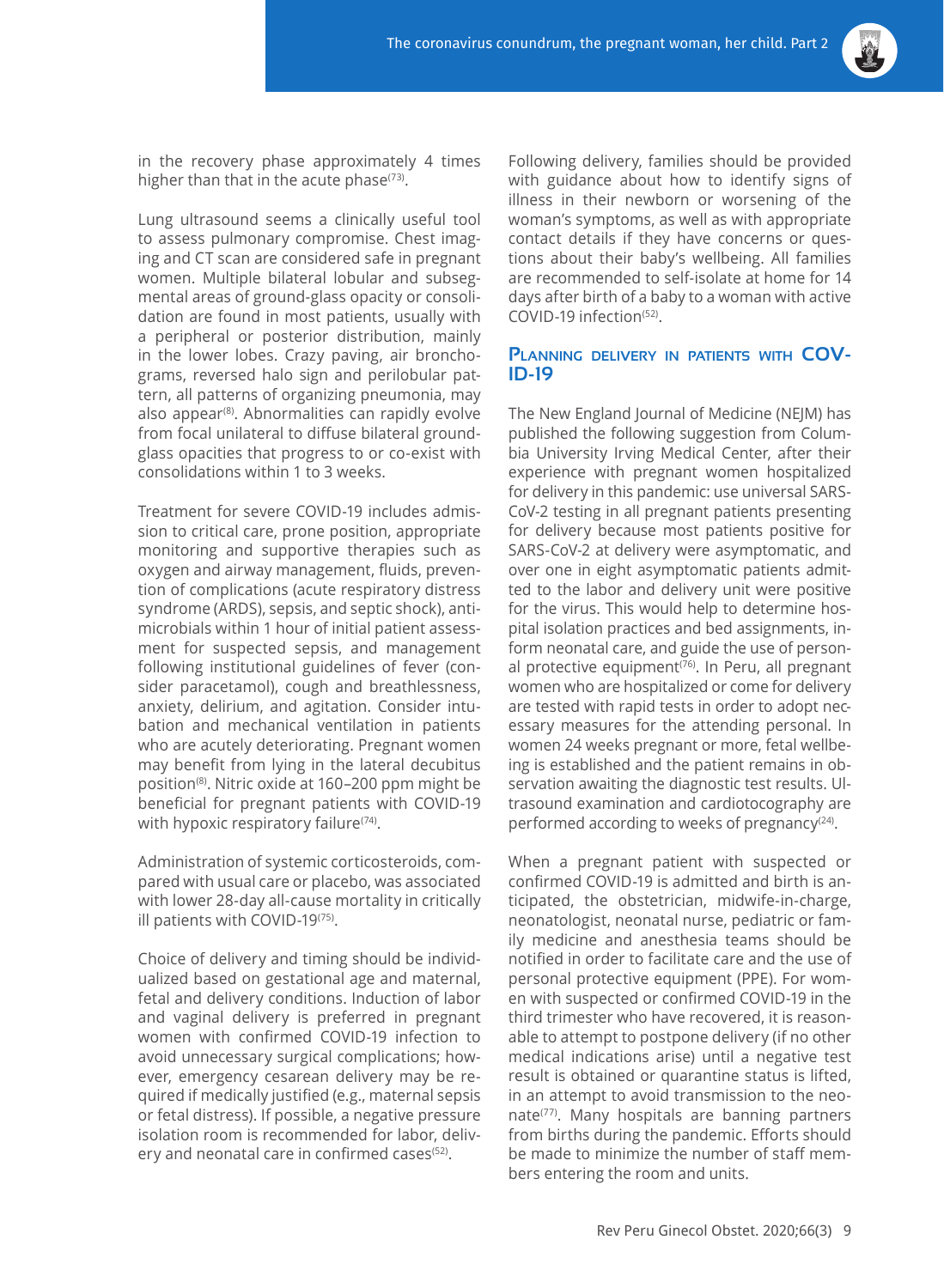Inductions of labor and cesarean deliveries should continue to be performed as indicated. Due to the possibility of fetal compromise, continuous electronic fetal monitoring in labor is currently recommended for all women with COVID-19(52). Fever should be investigated and treated accordingly<sup>(52)</sup>.

## **Delivery in patients with COVID-19**

Mode of birth should be discussed with the pregnant woman, considering gestational age, her preferences and medical, obstetric or pediatric indications for intervention. This decision should not be influenced by the presence of CO-VID-19, unless the woman's respiratory condition demands urgent intervention for birth $(24,52)$ . It is suggested to attend vaginal deliveries in the patient's conditioned room or in a special delivery room for COVID-19 infected people.

Management of labor is not altered in women giving birth during the COVID-19 pandemic or in women with confirmed or suspected COVID-19. Labor, and particularly pushing, often causes loss of feces, where the virus can be present, thus spreading the infection $(78)$ .

Elective instrumental birth may be considered in a symptomatic woman who is becoming exhausted or hypoxic<sup>(52)</sup>. Cesarean delivery should be based on obstetric (fetal or maternal) indications and not on COVID-19 status alone. Epidural analgesia may be recommended in labor to women with suspected or confirmed COVID-19, to minimize the need for general anesthesia if urgent intervention for birth is required.

Current evidence-based guidelines for delayed cord clamping should continue to be followed. If an adequate mother-child isolation is warranted, skin to skin contact after birth could be possible(24).

Pregnant women with severe illness should be monitored with pulse oximetry, arterial blood gas analysis, full blood count, comprehensive metabolic panel, coagulation screen, inflammatory markers (serum procalcitonin and C-reactive protein), serum troponin, serum lactate dehydrogenase and serum creatine kinase. These patients can present leukopenia, lymphopenia, leukocytosis, elevated liver transaminases, elevated lactate dehydrogenase and elevated C-

reactive protein, neutrophilia, thrombocytopenia, decreased hemoglobin, decreased albumin, renal impairment, and low oxygen saturation<sup>(8)</sup>.

Emerging evidence suggests that individuals with COVID-19 admitted to a hospital are in a hypercoagulable state; since there is an increased risk of maternal venous thromboembolism (VTE), women should be assessed for this condition after birth<sup>(52)</sup>. For women receiving postpartum anticoagulation, the optimum duration of therapy is unclear. Some recommend discontinuing prophylaxis upon discharge, and others, to continue prophylaxis for 10 to 14 days. Patients at high risk of VTE receive a longer course, depending on the indication for prophylaxis $(79)$ .

#### **The fetus**

An increase in the stillbirth rate during the pandemic has been noticed, also in Peru. A direct link with SARS-CoV-2 infection is possible. Although none of the stillbirths in the pandemic period were among women with COVID-19, surveillance studies in pregnant women reported that as much as 90% of SARS-CoV-2–positive cases were asymptomatic. The increase in stillbirths may be a result of indirect effects, such as reluctance to go to the hospital when needed for fear of contracting COVID-19 or reduced antenatal visits, ultrasound scans and referrals. Hypertension in pregnancy may have been underdiagnosed during the pandemic since women had fewer face to face antenatal visits<sup>(80)</sup>.

It is suggested that the virus can be passed to fetuses and newborns. In Italy, genetic material of SARS-CoV-2 has been found in samples of umbilical cord blood, placenta, and, in one case, breast milk. Researchers also found specific anti-coronavirus antibodies in umbilical cord blood and in mother's milk. No current data suggest a higher risk of miscarriage or early pregnancy loss in relation to COVID-19, nor that the virus is teratogenic<sup>(52)</sup>. Some case reports of preterm birth in women with COVID-19 may be due to a medical indication. However, other studies propose that the most remarkable effect of COVID-19 infection in the third trimester would be preterm delivery<sup>(64)</sup>. To date, there is no conclusive evidence of vertical transmission of CO-VID-19<sup>(77)</sup>; nevertheless, it is probable<sup>(52)</sup>. Causes for transplacental transmission of SARS-CoV-2 in a neonate born to an infected mother would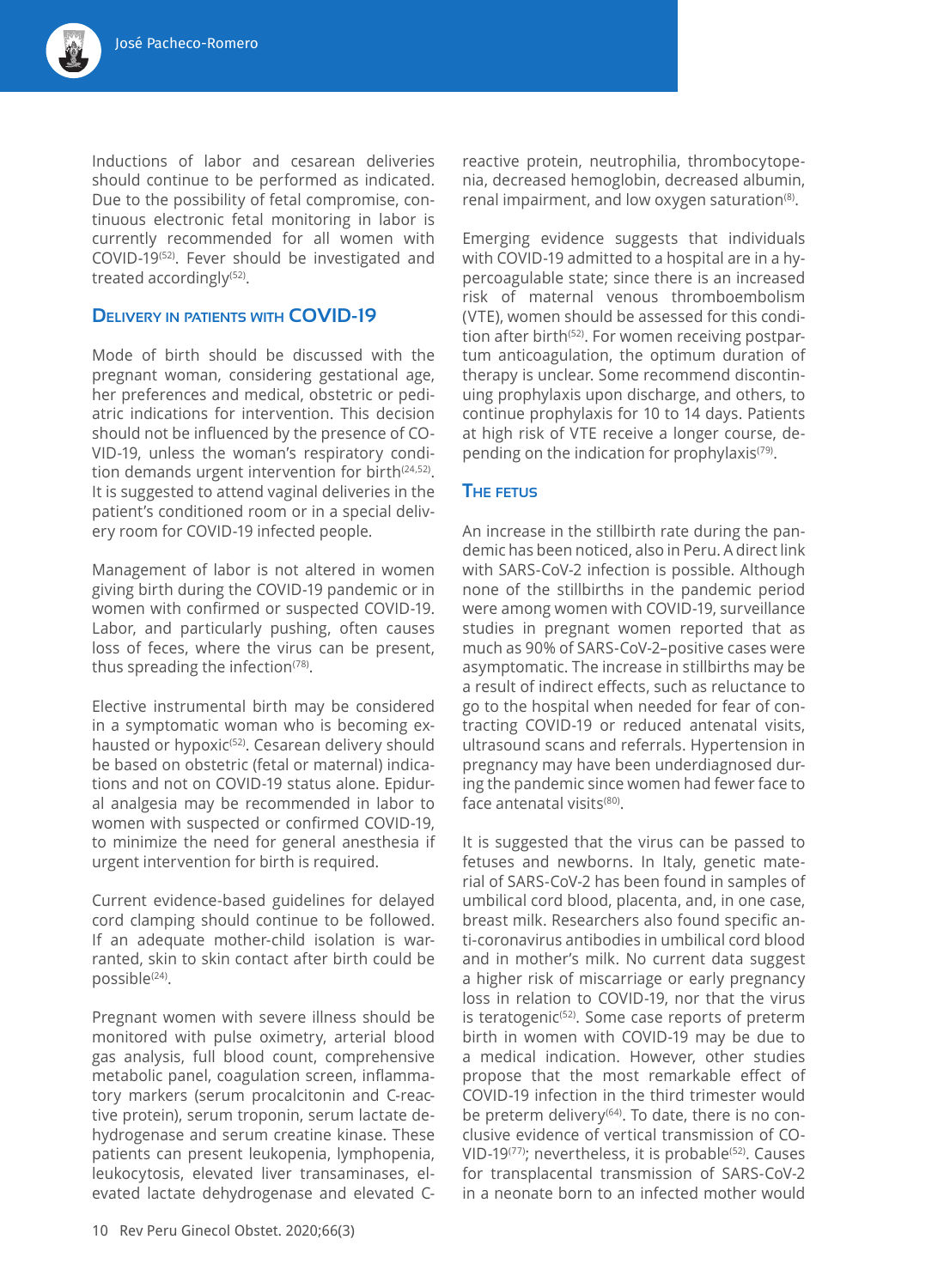

be: $(1)$  maternal viremia, $(2)$  placental infection, placental inflammation, and<sup>(3)</sup> neonatal viremia much higher in placental tissue than in amniotic fluid and maternal or neonatal blood<sup>(81,82)</sup>.

A possible explanation would be that the placental membranes that contain the fetus and amniotic fluid lack the messenger RNA (mRNA) molecule required to manufacture the ACE2 receptor, the main cell surface receptor used by SARS-CoV-2 to cause infection. Placental tissues also lack the mRNA needed to create the TMPRSS2 enzyme, which the virus needs to enter a cell $(83)$ .

## **The newborn**

Rates of SARS-CoV-2 infection in neonates do not appear to be affected by mode of delivery, method of infant feeding, or contact with a mother with suspected or confirmed SARS-CoV-2 infection. Current recommendations regarding the neonate include delayed cord clamping -more than one minute- and immediate skin-to-skin care. The risk of a neonate acquiring SARS-CoV-2 from the mother is low. Transmission of SARS-CoV-2 to neonates is thought to occur primarily through respiratory droplets during the postnatal period when neonates are exposed to mothers or other caregivers infected with SARS-CoV-2. This is why the use of masks by the mother is so important. Limited reports in the literature have raised concern of possible intrauterine, intrapartum, or peripartum transmission, but the extent and clinical significance of vertical transmission, which appears to be rare, remains unclear $(84)$ .

SARS-CoV-2 infections in neonates are uncommon. Reported signs among neonates with COV-ID-19 include fever, lethargy, rhinorrhea, cough, tachypnea, increased work of breathing, vomiting, diarrhea, and poor feeding. If neonates do become infected, the majority have either asymptomatic infections or mild symptoms. Severe illness in neonates, including illness requiring mechanical ventilation, appears to be rare. Neonates with underlying medical conditions and preterm infants (<37 weeks gestational age) may be at higher risk of severe illness from CO-VID-19. Testing and isolating is recommended for all neonates born to mothers with suspected or confirmed COVID-19. Isolating infants in a neonatal intensive care unit (NICU) should be avoided unless the neonate's clinical condition warrants NICU admission<sup>(84)</sup>.

The WHO recommends that mothers and infants should remain together when possible, and breastfeeding should be encouraged while applying appropriate infection prevention and control measures (e.g., hand hygiene before and after contact with the baby, wearing a mask while breastfeeding). A newborn with documented infection requires close outpatient follow-up after discharge<sup>(8)</sup>.

## **Breastfeeding**

Allowing neonates to room in with their mothers and direct breastfeeding are safe procedures when paired with effective parental education of infant protective strategies<sup>(85)</sup>.

Breast milk is an unlikely source of transmission of SARS-CoV-2 from mothers to infants(86).

The majority of the data has not demonstrated presence of SARS-CoV-2 in breastmilk. Therefore, suspected or confirmed maternal COVID-19 is not considered a contraindication to infant feeding with breastmilk at this time<sup>(77)</sup>. There are rare exceptions when breastfeeding or feeding expressed breast milk are not recommended. The mother, in coordination with her family and health care practitioners, should make the decisions about starting or continuing breastfeeding and how to do so. Currently, the primary concern is not whether the virus can be transmitted through breast milk, but rather whether an infected mother can transmit the virus through respiratory droplets during breastfeeding.

A mother with confirmed COVID-19 or who is a symptomatic patient under investigation should take all possible precautions to avoid spreading the virus to her infant, including washing her hands before touching them and wearing a face mask while breastfeeding. If expressing breast milk with a manual or electric breast pump, the mother should wash her hands before touching any pump or bottle parts and follow recommendations for proper pump cleaning after every use. If possible, consider having someone without disease feed the expressed breast milk to the infant<sup>(67)</sup>.

Kangaroo mother care must follow all safety protocols for COVID-19. Provide oral colostrum care to all hospitalized newborns and limit feeding with breast-milk substitutes unless medically justified<sup>(87)</sup>.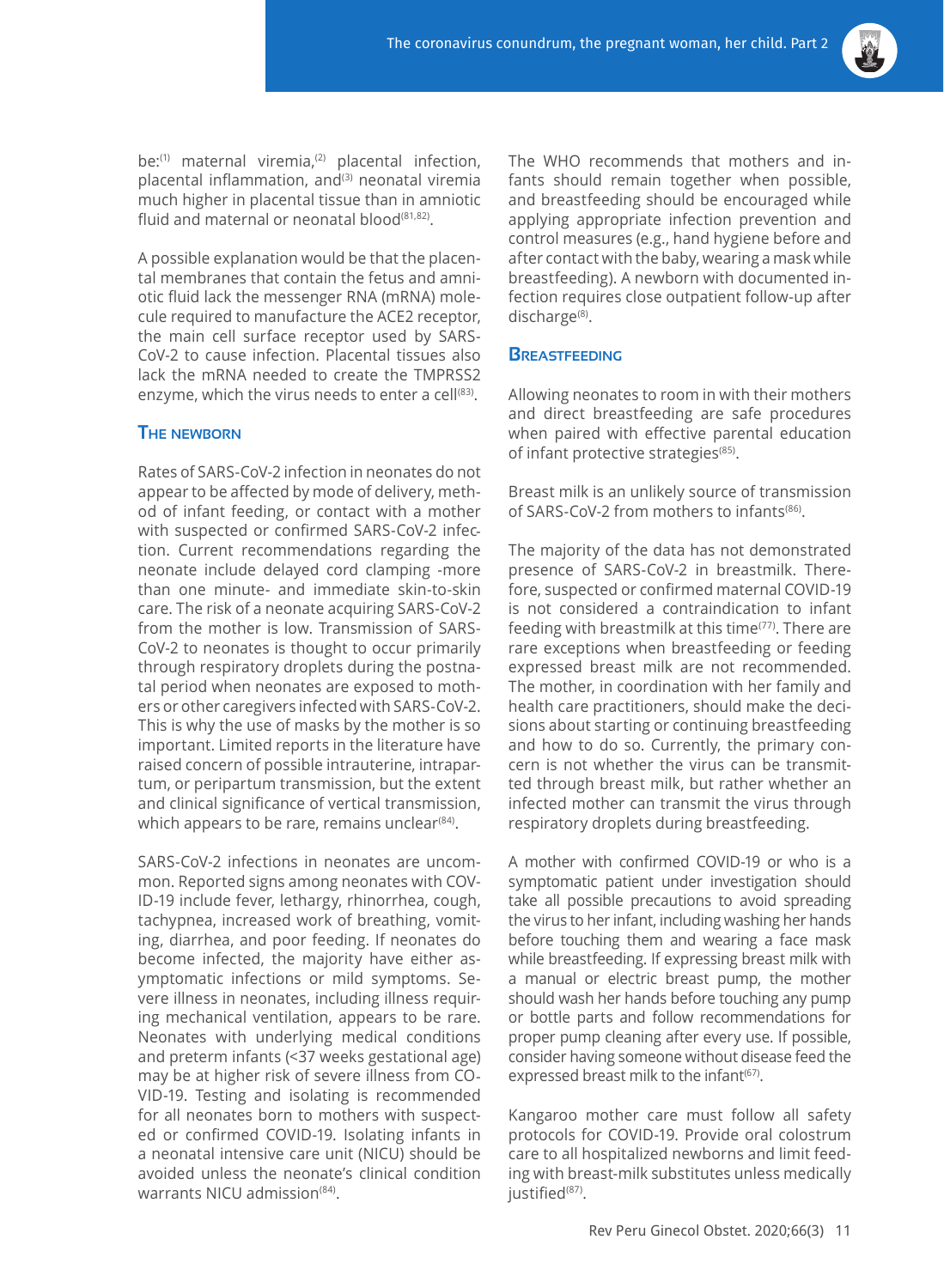## **Contraception**

Considering all the new knowledge about CO-VID-19 and its repercussion on mother and infant, future parents should discuss postponing pregnancy in some geographic areas until there is treatment and/or a vaccine to protect people from SARS-CoV-2. However, the supply, provision, use, and supervision-guidance of contraception has decreased in the Americas.

The novel coronavirus, SARS-CoV-2, has proven unusual regarding the spectrum of its pathological effects. In addition to damage inflicted on the lungs, kidneys, heart and other organ systems, there are reports of hypercoagulable states in patients hospitalized with COVID-19(88). Conversations between clinicians and basic researchers and between endocrinologists and hematologists should be nurtured to explore potential interactions between SARS-CoV-2 and pregnancy or estrogen therapy that could guide clinical management<sup>(89)</sup>.

#### **The immediate future**

Researchers modelled how COVID-19 is unfolding in 86 countries and found that official figures significantly understate infections and deaths so far. Epidemiologists, in cooperation with health officials, have estimated that, in some communities, for every confirmed case, there are five to ten people with undetected infection, and at least one estimate suggests there are far more. In Peru, by September 4 there were officially 29 405 deaths; however, when compared to the number of deaths registered in 2019, there would be almost two thirds more deaths attributable to COVID-19 that had not been counted yet. Projections to March 2021 are that these 86 countries will have experienced nearly 300 million infections and over 2 million deaths. By mid-September, over 30,3 million infections had occurred globally-15 million in America-, with 2 million additional cases each week, according to data from Johns Hopkins University. World deaths approach 1 million losses, with the addition of 40 to 50 thousand each week. Peru is the fifth country with the highest numbers of COV-ID-19 infected persons, with more than 750 000 cases and more than 31 000 deaths (fatality rate is 4.1%). Peru is also first regarding deaths per million inhabitants<sup>(90)</sup>. Currently, there is a reemergence of COVID-19 in Europe, which raises

It is estimated that 55 to 80% of a population must be immune through infections or a vaccine to end the pandemic. Estimates indicate that only a small proportion of people have been infected. According to the CDC of the United States, antibody prevalence ranged from 1% to 6,9%(91). In Lima, Peru, 1 of every 4 persons would have been infected with COVID-19<sup>(92)</sup>.

Little is known about the nature and duration of the humoral immune response to infection with SARS-CoV-2. Antibodies against SARS-CoV-2 do not appear to decline 4 months after diagnosis. Additional observations confirmed elevated antibody levels in older adults and in persons who were hospitalized. Conversely, antibody levels were lower in smokers and in women who had milder forms of disease<sup>(93)</sup>.

If immunity to the virus lasts less than a year, for example, as is the case of other human coronaviruses, there could be annual surges in COVID-19 through to 2025 and beyond. The protective role of antibodies against SARS-CoV-2 is unknown. Early antibody decay after acute viral antigenic exposure is quasi exponential, and studies have found that antibody loss is quicker than that reported for SARS-CoV-1<sup>(94)</sup>.

There is information of two SARS-CoV-2 infections in one same individual. Through nucleic acid sequence analysis, the viruses associated with each infection were found to possess a degree of genetic discordance that cannot be explained reasonably through short-term in vivo evolution. Thus, it is possible for humans to become infected multiple times by SARS-CoV-2, but the generalizability of this finding is not known<sup>(95)</sup>. Another case in Nevada, USA, happened just 3 months after the first infection, and it was more severe. The cases suggest that a vaccine may need to be reapplied periodically<sup>(96)</sup>.

We hope we will have antiviral treatment and a vaccine within this or next year. There is great expectation regarding the safety and outcomes of remdesivir as an antiviral drug therapy in severe disease. A 5-day course of remdesivir was associated with a small, but significant, clinical improvement compared with standard care in patients with moderate COVID-19<sup>(97)</sup>. Convales-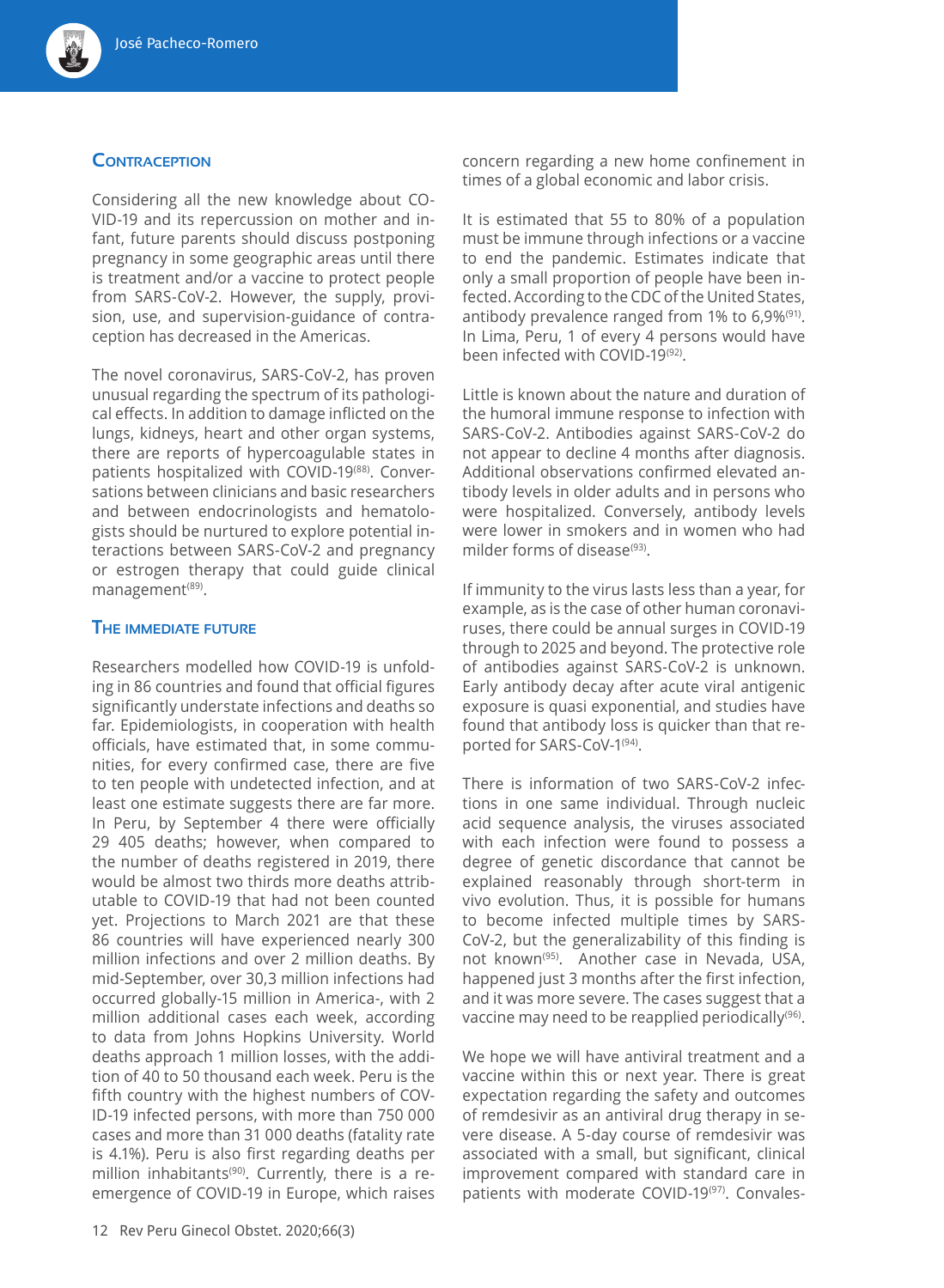

cent plasma therapy (passive immunotherapy) has been reported to reduce deaths (OR 0.43) when administered within 3 days of infection or 72 hours of admission and monoclonal antibodies<sup>(98)</sup>. Besides, the National Institutes of Health of the United States recently recommended the corticosteroid dexamethasone for people with severe COVID-19 who require oxygen or mechanical ventilation(34).

Ongoing clinical trials and investigations still have many unanswered questions about the virus and its behavior. In many countries, severe disease and deaths have decreased; in others, it seems to have returned with certain aggressiveness. In America and some developing countries, the COVID-19 curve is not flattening or is erratic. Epidemiologists expect resurgent waves of infection that could last into 2022.

In Italy, a large proportion of patients with COV-ID-19 presented with symptoms (71.4% of 31 845 confirmed cases as of June 3, 2020). A study found that, in patients who had recovered from COVID-19, 87.4% reported persistence of at least 1 symptom, particularly fatigue and dyspnea $(99)$ .

While cognitive, physical, psychological, and medical impairments are common after sepsis, clinical presentation varies considerably and may not be limited to those who experience critical illness. Some patients develop predominantly cognitive symptoms (memory deficits, difficulty concentrating), whereas others experience predominantly physical limitations (exercise intolerance, fatigue, dysphagia) or psychological sequelae (anxiety, depression, nightmares). A study of 143 COVID-19 survivors found that nearly 90% were experiencing persistent symptoms (the most common were fatigue, dyspnea and joint pain) 2 months after onset of COVID-19(100).

Mental stress and mental disorders in people have more than doubled. Prevalence of depression symptoms in the US was more than 3 times higher during COVID-19 than before the COV-ID-19 pandemic(101). Younger adults, racial/ethnic minorities, essential workers, and unpaid adult caregivers reported having experienced disproportionately worse mental health outcomes, increased substance use, and elevated suicidal ideation<sup>(102)</sup>. Clinicians are finding that COVID-19 patients suffer of telogen effluvium weeks after recovering from the infection; this hair loss may follow infections, medications, high fever, prolonged hospitalization, metabolic or physiologic stress. Hospitals must prepare for a wave of mental health disorders including anxiety, depression or post-traumatic stress, confusion, and anger among their workers.

Regarding vaccines, on January 10, Chinese researchers posted the novel coronavirus' RNA sequence on a preprint server. Immediately, scientists who study genetic vaccines turned their efforts to the emerging pathogen that causes COVID-19. On July 27, based on encouraging early results, mRNA-1273 and another mRNA vaccine candidate, BNT162b2, from BioNTech and Pfizer, both entered phase 3 trials. Current antiviral vaccine designs can be described as falling into 2 groups: protein based or gene based. Protein-based vaccines deliver an immune system– stimulating antigen to the body, and include whole-inactivated (killed) vaccines, as in polio and flu shots, as well as subunit vaccines and virus-like particles. Gene-based vaccines carry the genetic instructions for the host's cells to make the antigen, which mimics a natural infection. In newer gene-based designs—viral vector, DNA, and mRNA vaccines—, scientists synthesize and insert genetic instructions from the pathogen of interest to induce immune responses; these vaccines are chemicals catalyzed in a test tube or a tank. However, genetic approaches have a potential immunological advantage. In addition to eliciting antibodies and CD4+ helper T cells, they recruit CD8+ cytotoxic T cells, also known as killer T cells, through the major histocompatibility class I pathway<sup> $(103)$ </sup>. As of September 20, thirty five potential vaccines against COVID-19 were in clinical trials: nineteen in phase 1, twelve in phase 2, eight in phase 3 and two approved in Russia<sup>(44)</sup>, with another 145 in preclinical development, including both gene- and proteinbased candidates<sup>(104)</sup>.

In an April 2020 survey of approximately 1 000 adults representative of the U.S. population, it was found that only about 6 in every 10 respondents said "yes" when asked whether they will get vaccinated when a vaccine for coronavirus becomes available<sup>(105)</sup>.

Latin America has registered 2 479 doctors who died from COVID-19. This figure is led by Mexico, whose number of deceased physicians is 1 410,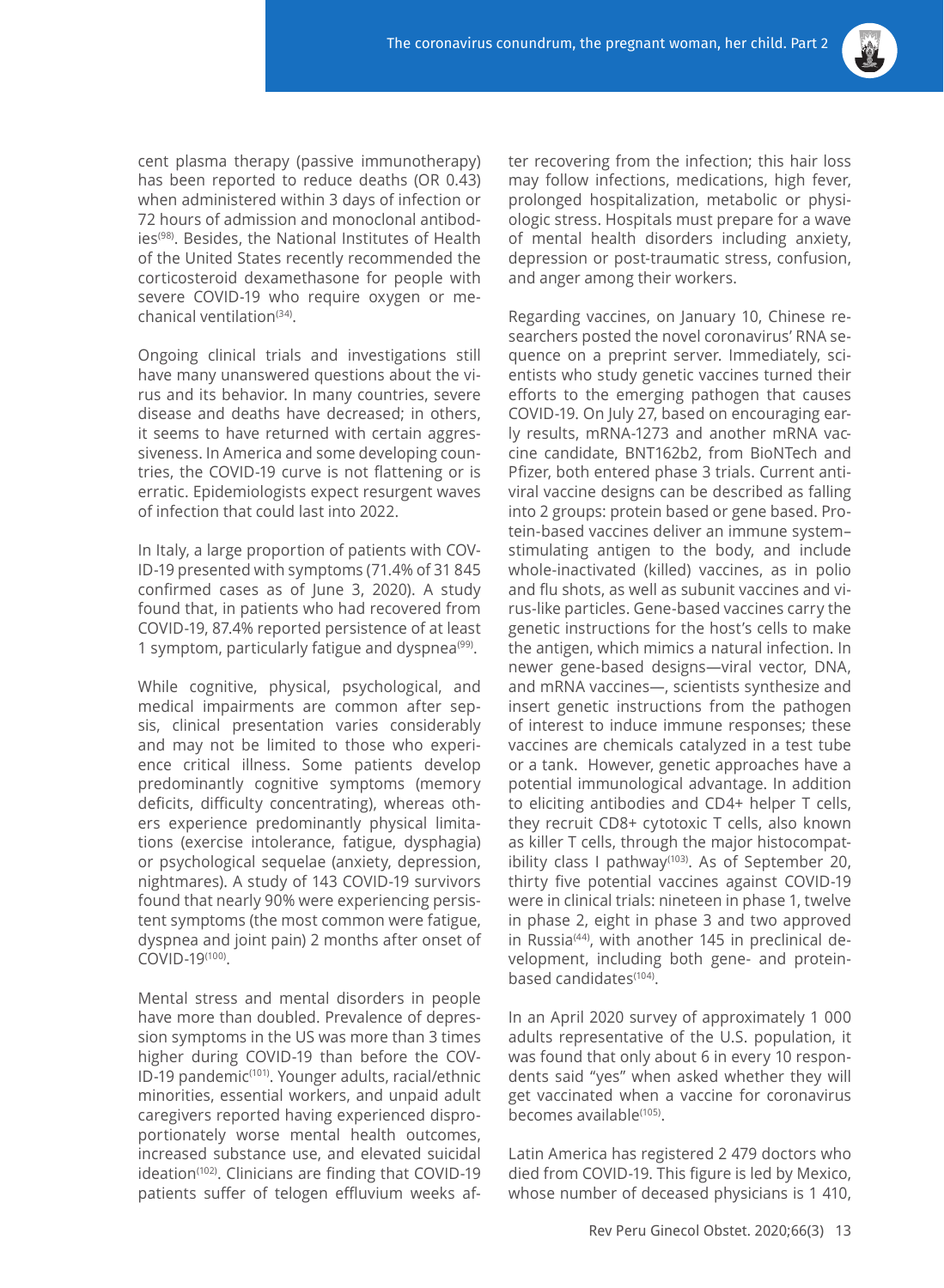

The current recommendation is that the first group to receive a vaccine should be high risk workers in healthcare facilities and first responders, because they are at significantly higher risk of contracting severe COVID-19, as well as older adults living in long-term care facilities or overcrowded settings. The groups that should be prioritized next would be workers in industries, teachers and school staff, older adults, people in homeless shelters or group homes and those in prisons, as well as staff who work there. In the third phase, the vaccine would be provided to young adults and children, as well as workers at increased risk of exposure not included in previous phases. Lastly, the fourth phase would include everyone else, which should happen no later than 12 to 18 months after the initial roll- $Out^{(107)}$ .

The World Health Organization and its appointed Strategic Advisory Group of Experts on Immunization, or SAGE, have released a worldwide vaccine distribution plan. "The first priority must be to vaccinate some people in all the countries, rather than all the people in some countries," WHO Director-General Dr. Tedros Adhanom Ghebreyesus said. "Vaccine nationalism will prolong the pandemic, not shorten it."(108).

Finally, the recommendations endorsed by the CDC for people going out remain the same $(109)$ :

- Wear a cloth face covering when doing any inperson exchanges.
- Wash your hands for at least 20 seconds.
- Interacting with more people increases your risk of contagion.
- The closer you are to other people who may be infected, the greater your risk of getting sick.
- Spending more time with people who may be infected increases your risk of becoming infected.

#### **References**

- 1. Pacheco-Romero J. The novel coronavirus conundrum, the pregnant woman, her child. What the obstetrician -gynecologist is learning. Rev Peru Ginecol Obstet. 2020;66(2) DOI: https://doi.org/10.31403/rpgo.v66i2247
- 2. Rivero E. COVID-19 may have been in L.A. as early as last December, UCLA-led study suggests. September 10, 2020. https://newsroom.ucla.edu/releases/covid-may-have-beenin-la-as-early-as-december-2019)
- 3. BBC News. Coronavirus: France's first known case 'was in December'. 5 May 2020. https://www.bbc.com/news/worldeurope-52526554
- 4. Quigley J. Peru now world's deadliest covid hot spot: Latam virus trap. 28 August 2020. Bloomberg. https://www.bloomberg.com/news/articles/2020-08-28/peru-passes-belgiumas-world-s-deadliest-covid-hotspot
- 5. World Health Organization. Coronavirus disease (CO-VID-19). Weekly epidemiological update. 6 September 2020. https://www.who.int/docs/default-source/coronaviruse/situation-reports/20200907-weekly-epi-update-4. pdf?sfvrsn=f5f607ee\_2
- 6. Organización Panamericana de la Salud / Organización Mundial de la Salud. Alerta Epidemiológica: COVID-19, complicaciones y secuelas. 12 de agosto de 2020, Washington, D.C. OPS/OMS. 2020
- 7. Wu Z, Wang Q, Zhao J, Yang P, McGoogan JM, Feng Z, et al. Time course of a second outbreak of COVID-19 in Beijing, China, June-July 2020. JAMA. Published online August 24, 2020. doi:10.1001/jama.2020.15894
- 8. Coronavirus disease 2019 (COVID-19). BMJ Best Practice. https://bestpractice.bmj.com/topics/en-gb/3000168
- 9. Kesser BW. News Flash!—SARS-CoV-2 isolated from the middle ear and mastoid. JAMA Otolaryngol Head Neck Surg. Published online July 23, 2020. doi:10.1001/jamaoto.2020.2067
- 10. Wyllie AL, Fournier J, Casanovas-Massana A, Campbell M, Tokuyama M, Vijayakumar P, et al. Saliva or nasopharyngeal swab specimens for detection of SARS-CoV-2. NEJM.org. August 28, 2020. DOI: 10.1056/NEJMc2016359
- 11. Kang M, Li Y, He J, Wei J, Yuan J, Zhong N. Probable evidence of fecal aerosol transmission of SARS-CoV-2 in a high-rise building. Ann Internal Med. September 2020. https://doi. org/10.7326/M20-0928
- 12. Centers for Disease Control and Prevention. Interim clinical guidance for management of patients with confirmed coronavirus disease (COVID-19). Updated Sep. 10, 2020. https:// www.cdc.gov/coronavirus/2019-ncov/hcp/clinical-guidancemanagement-patients.html
- 13. Lee S, Kim T, Lee E, Lee C, Kim H, Rhee H, et al. Clinical course and molecular viral shedding among asymptomatic and symptomatic patients with SARS-CoV-2 infection in a community treatment center in the Republic of Korea. JAMA Intern Med. Published online August 6, 2020 doi:10.1001/jamainternmed.2020.38629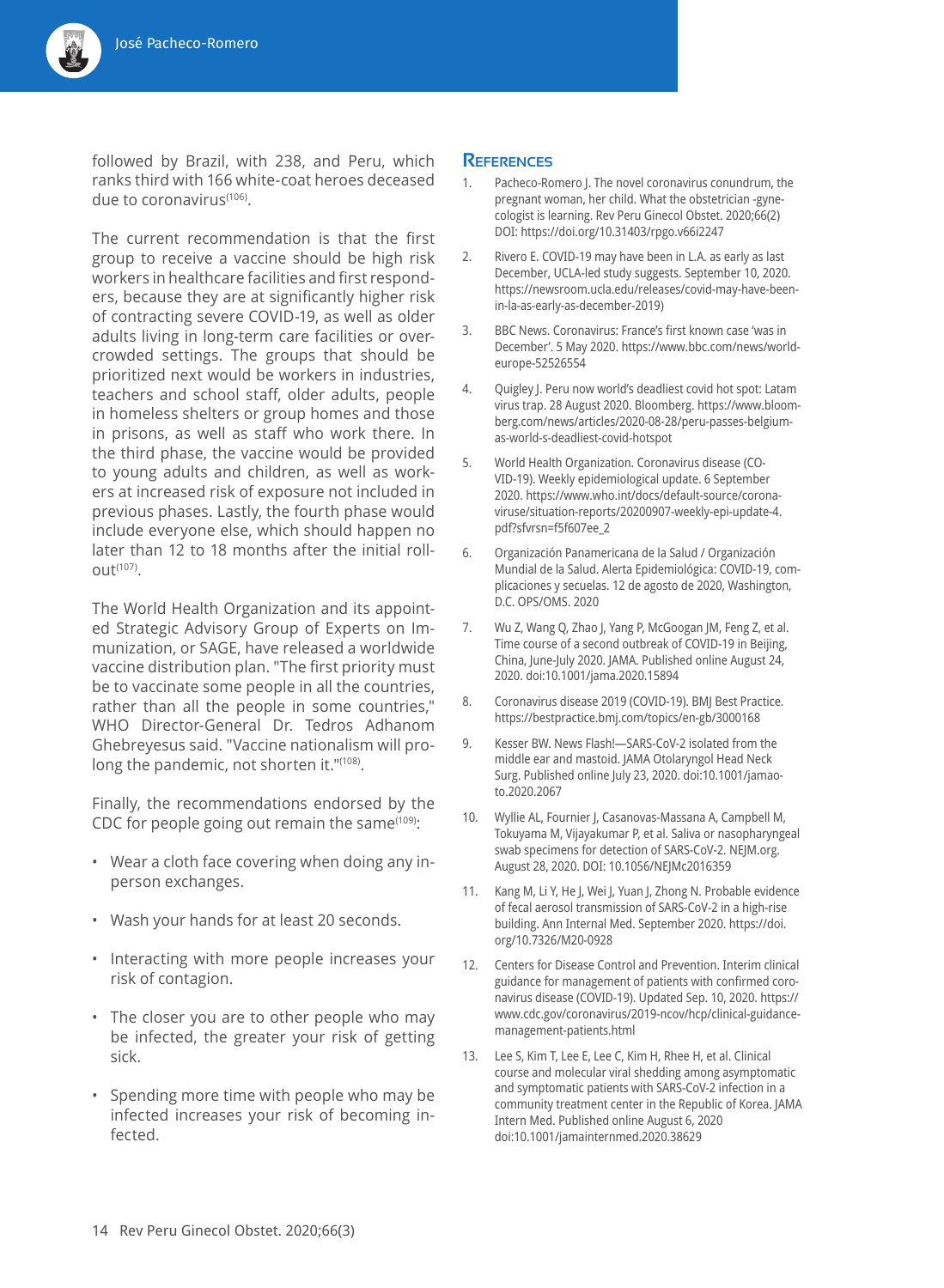- 14. Brasileña portó el coronavirus durante más de cinco meses. Diario El Comercio. 2 September 2020:8.
- 15. Heald-Sargent T, Muller WJ, Zheng X, Rippe J, Patel AB, Kociolek LK. Age-related differences in nasopharyngeal severe acute respiratory syndrome coronavirus 2 (SARS-CoV-2) levels in patients with mild to moderate coronavirus disease 2019 (COVID-19). JAMA Pediatr. 2020;174(9):902–903. doi:10.1001/jamapediatrics.2020.3651
- 16. Guan W, Ni Z, Hu Y, Liang W, Ou C, He J, et al. Clinical characteristics of coronavirus disease 2019 in China. N Engl J Med. 2020 Feb 28;382:1708-20. DOI: 10.1056/NEJMoa2002032
- 17. Tang Y, Liu J, Zhang D, Xu Z, Ji J, Wen C. Cytokine storm in COVID-19: The current evidence and treatment strategies. Front Immunol. 2020;11:1708. Published 2020 Jul 10. doi:10.3389/fimmu.2020.01708
- 18. Kox M, Waalders NJB, Kooistra EJ, Gerretsen J, Pickkers P. Cytokine levels in critically ill patients with COVID-19 and other conditions. JAMA. Published online September 03, 2020. doi:10.1001/jama.2020.17052
- 19. Mehta P, McAuley DF, Brown M, Sanchez E, Tattersall RS, Manson JJ, et al. COVID-19: consider cytokine storm syndromes and immunosuppression. Lancet. 2020 Mar 18;395(10229):1033-4. https://doi.org/10.1016/S0140- 6736(20)30628-0
- 20. Ministerio de Salud del Perú. Documento técnico atención y manejo clínico de casos de COVID-19. Escenario de transmisión focalizada. Perú; 2020.
- 21. Centers for Disease Control and Prevention. People at risk for serious illness from COVID-19 [Internet]. CDC. 2020 [cited 2020 Mar 9]. Available from: https://www.cdc.gov/ coronavirus/2019-ncov/specific-groups/high-riskcomplications.html
- 22. Centers for Disease Control and Prevention. Symptoms of coronavirus. March 20, 2020. https://www.cdc.gov/ coronavirus/2019-ncov/symptoms-testing/symptoms.html
- 23. Zubair AS, McAlpine LS, Gardin T, Farhadian S, Kuruvilla DE, Spudich S. Neuropathogenesis and neurologic manifestations of the coronaviruses in the age of coronavirus disease 2019. A review. JAMA Neurol. August 2020;77(8):1018-27. doi:10.1001/jamaneurol.2020.2065
- 24. Johns Hopkins University of Medicine. Coronavirus Resource Center. Mortality analyses. Maps and Trends. May 3, 2020. https://coronavirus.jhu.edu/data/mortality
- 25. Varga Z, Flammer AJ, Steiger P, Haberecker M, Andermatt R, Zinkemagel AS, et al. Endothelial cell infection and endotheliitis in COVID-19. Lancet. Published online April 17, 2020. https://doi.org/10.1016/S0140-6736(20)30937-5
- 26. Park R, Chidharla A, Mehta K, Sun W, Wulff-Burchfield E, Kasi A. Sex-bias in COVID-19-associated illness severity and mortality in cancer patients: a systematic review and metaanalysis. EClinicalMedicine 2020. doi: 10.1016/j.eclinm.2020.100519
- 27. Haglage A. Kids in Boston and Philadelphia are now showing strange symptoms of the coronavirus, but experts say it remains 'exceptionally uncommon'. Yahoo/life. May 6, 2020. https://www.yahoo.com/lifestyle/kids-are-now-showingstrange-symptoms-of-coronavirus-but-experts-say-it-remains-exceptionally-uncommon-172951808.html
- 28. Dufort EM, Koumans EH, Chow EJ, Rosenthal EM, Muse A, Rowlands J, et al. Multisystem inflammatory syndrome in children in New York State. NEJM.org. DOI: 10.1056/NEJ-Moa2021756
- 29. Abdel-Mannan O, Eyre M, Lobel U, Bamford A, Eltze C, Hameed B, Hemingway C, Hacohen Y. Neurologic and radiographic findings associated with COVID-19 infection in children. JAMA Neurol. Published online July 1, 2020. doi:10.1001/jamaneurol.2020.2687
- 30. Chen L, Li A, Zheng D, Jiang H, Wei Y, Zou L, Feng L. Clinical characteristics of pregnant women with Covid.19 in Wuhan, China. April 17, 2020. NEJM. DOI: 10.1056/NEJMc2009226
- 31. Organización Panamericana de la Salud / Organización Mundial de la Salud. Alerta Epidemiológica: COVID-19, complicaciones y secuelas. 12 de agosto de 2020, Washington, D.C. OPS/OMS. 2020
- 32. Young BE, Fong S-W, Chan Y-H, Mak T-M, Ang LW, Anderson DE, et al. Effects of a major deletion in the SARS-CoV-2 genome on the severity of infection and the inflammatory response: An observational cohort study. Lancet 2020 Aug 29; 396:603. https://doi.org/10.1016/S0140-6736(20)31757-8
- 33. Kramer DB, Lo B, Dickert NW. CPR in the COVID-19 era An ethical framework. Perspective. July 8, 2020. NEJM. July 9, 2020. 383;2. https://www.nejm.org/doi/pdf/10.1056/ NEJMp2010758?articleTools=true
- 34. Mayo Clinic. Coronavirus diasease 2019 (COVID-19). Sept 11, 2020. https://www.mayoclinic.org/diseases-conditions/ coronavirus/diagnosis-treatment/drc-20479976
- 35. Martínez-Sanz J, Pérez-Molina JA, Moreno S, Zamora J, Serrano-Villar S. Understanding clinical decision-making during the COVID-19 pandemic: A cross sectional worldwide survey. EClinicalMedicine. Published: September 08, 2020. DOI:https://doi.org/10.1016/j.eclinm.2020.100539
- 36. Babapoor-Farrokhran S, Gill D, Walker J, Rasekhi RT, Bozorgnia B, Amanullah A. Myocardial injury and COVID-19: Possible mechanisms. Life sciences. 2020;253, 117723. https:// doi.org/10.1016/j.lfs.2020.117723
- 37. Cothran TP, Kellman S, Singh S, Beck JS, Powell KJ, Bolton CJ, Tam JW. A brewing storm: The neuropsychological sequelae of hyperinflammation due to COVID-19. Brain, behavior, and immunity. 2020 S0889-1591(20)31209-5. Advance online publication. https://doi.org/10.1016/j.bbi.2020.06.008
- 38. American College of Obstetricians and Gynecologists. WHO says there is "no evidence" people can only be infected by the new coronavirus once. Today's Healines. April 27, 2020.
- 39. Herman AO, Fairchild DG, Hefner JE. SARS-CoV-2 antibodies undetectable in some recovered patients. NEJM Journal Watch. April 13, 2020. https://www.jwatch.org/ fw116548/2020/04/13/sars-cov-2-antibodies-undetectablesome-recovered?query=C19
- 40. Lan L, Xu D, Ye G, Xia C, Wang S, Li Y, Xu H. Positive RT-PCR test results in patients recovered from CO-VID-19. JAMA. 2020;323(15):1502–1503. doi:10.1001/jama.2020.2783
- 41. Bo-gyung K. Tests in recovered patients found false positives, not reinfection, experts say. The Korea Herald. April 29, 2020. http://www.koreaherald.com/view. php?ud=20200429000724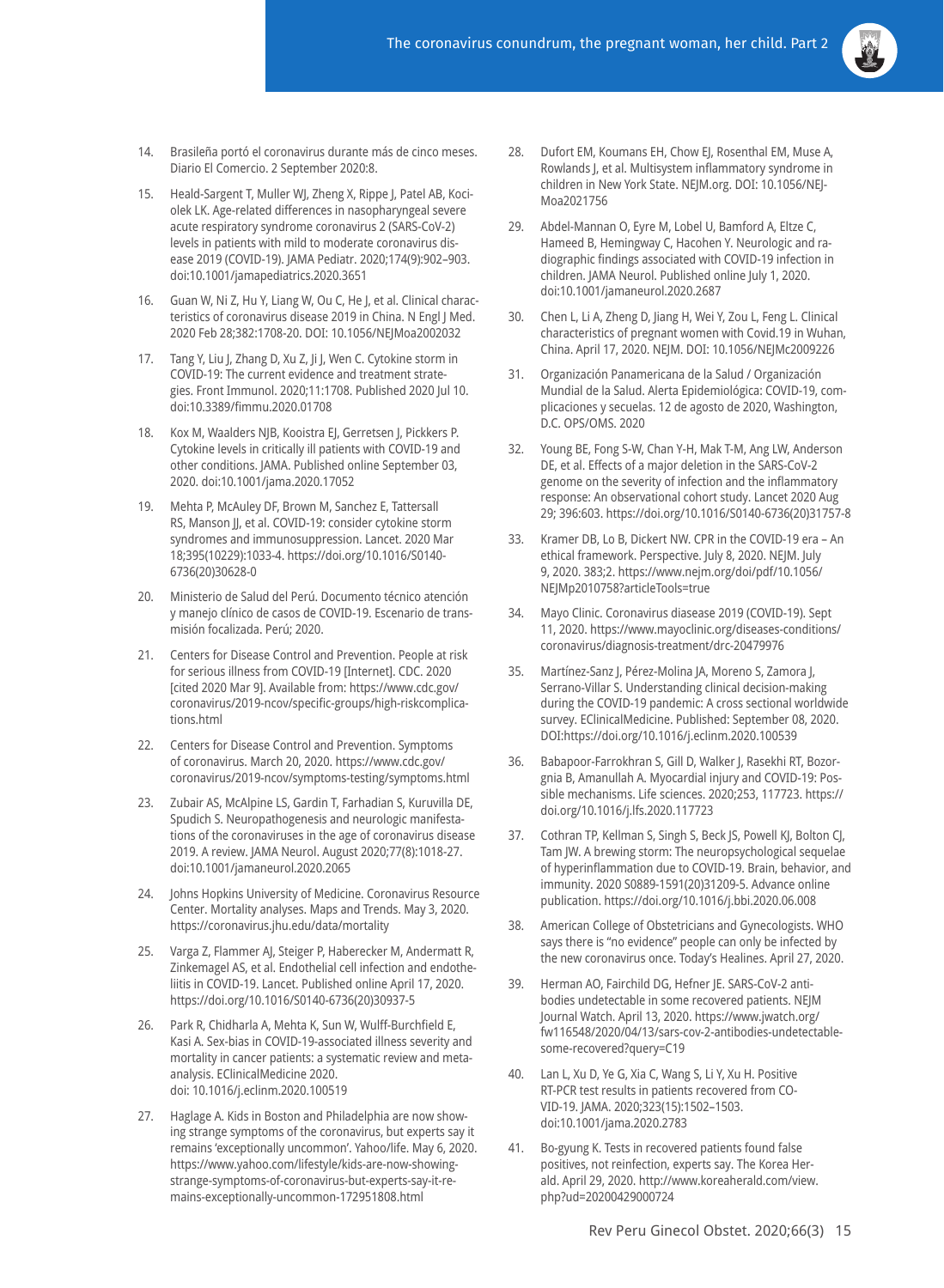- 42. To KK-W, Hung IF-N, Ip JD, Chu AW-H, Chan W-M, Tam AR, et al. COVID-19 re-infection by a phylogenetically distinct SARScoronavirus-2 strain confirmed by whole genome sequencing. Oxford University Press for the Infectious Diseases Society of America. Downloaded from https://academic.oup. com/cid/advance-article/doi/10.1093/cid/ciaa1275/5897019 by guest on 25 August 2020.
- 43. Gallagher J. Coronavirus vaccines: When will we have one? BBC News 4 September 2020. https://www.bbc.com/news/ health-51665497
- 44. Del Val La Torre M. Desarrollo de vacunas. I Congreso Nacional COVID-19. España. 14 setiembre 2020. https:// congresocovid19.es/index.php?seccion=areaCientifica&sub Seccion=historico
- 45. FDA U.S. Food & Drug Administration. Coronavirus (COV-ID-19) update: FDA announces Advisory Committee Meeting to discuss COVI-19 vaccines. August 28, 2020. https://www. fda.gov/news-events/press-announcements/coronavirus-covid-19-update-fda-announces-advisory-committee-meetingdiscuss-covid-19-vaccines
- 46. American College of Obstetricians and Gynecologists. CO-VID-19 FAQs for obstetricians-gynecologists, Gynecology. September 14, 2020. https://www.acog.org/clinical-information/physician-faqs/covid19-faqs-for-ob-gyns-gynecology
- 47. Carugno J, Di Spiezio SA, Alonso L, et al. COVID-19 Pandemic. Impact on Hysteroscopic Procedures: A Consensus Statement from the Global Congress of Hysteroscopy Scientific Committee. J Minim Invasive Gynecol. 2020;27(5):988-992. doi:10.1016/j.jmig.2020.04.023
- 48. Otero W, Gómez M, Ángel LA, Ruiz O, Marulanda H, Riveros J y col. (2020). Procedimientos endoscópicos y pandemia COVID-19. Consideraciones básicas. Rev Col Gastroenterol. 2020 MAr;35(1):65-75. https://dx.doi. org/10.22516/25007440.526
- 49. Veiga A, Gianaroli L, Ory S, Horton M, Feinberg E, Penzias A. Assisted reproduction and COVID-19: A joint statement of ASRM, ESHRE and IFFS. Fertil Steril. 2020;114(3):484-485. doi:10.1016/j.fertnstert.2020.06.044
- 50. European Society of Human Reproduction and Embriology - ESHRE. Assisted reproduction and COVID-19. A statement from ESHRE for phase 1 – Guidance on fertility services during the pandemic. 17 April 2020. https://www.eshre.eu/ Press-Room/ESHRE-News
- 51. Sfontouris I. Assisted reproduction treatment during the Covid-19 pandemic: considerations based on ovarian physiology. Fertil Steril. April 2020. https://www.fertstertdialog. com/rooms/871-covid-19/conversations/15418
- 52. Royal College of Obstetricians & Gynecologists. Coronavirus (COVID-19) infection in pregnancy. Information for healthcare professionals Version 8: Published Friday 17 April 2020.
- 53. Huntley BJF, Huntley ES, Di Mascio D, Chen T, Berghella V, Chauhan SP, Hon D. Rates of maternal and perinatal mortality and vertical transmission in pregnancies complicated by severe acute respiratory syndrome coronavirus 2 (SARS-Co-V-2) infection, Obstet Gynecol. June 09, 2020 - Publish Ahead of Print. doi: 10.1097/AOG.0000000000004010
- 54. Delahoy MJ, Whitaker M, O'Halloran A, Chai SJ, Kirley PD, Alden N, et al. Characteristics and maternal and birth

outcomes of hospitalized pregnant women with laboratory confirmed COVID-19 – COVID-NET, 13 States, March 1-August 22, 2020 MMWR Morb Mortal Wkly Rep. ePub: 16 September 2020. DOI: http://dx.doi.org/10.15585/mmwr. mm6938e1

- 55. Panagiotakopoulos L, Myers TR, Gee J, Lipkind HS, Kharbanda EO, Ryan DS, et al. SARS-CoV-2 infection among hospitalized pregnant women: Reasons for admission and pregnancy characteristics — Eight U.S. Health Care Centers, March 1–May 30, 2020. MMWR Morb Mortal Wkly Rep. ePub: 16 September 2020. DOI: http://dx.doi.org/10.15585/mmwr.mm6938e2external icon
- 56. Di Mascio D, Khalil A, Saccone G, Rizzo G, Buca D, Liberati M, Vecchiet J, Nappi L, Scambia G, Berghella V, D'Antonio F. Outcome of Coronavirus spectrum infections (SARS, MERS, COVID 1 -19) during pregnancy: a systematic review and meta-analysis, Am J Obstet Gynecol MFM. (2020) doi: https://doi.org/10.1016/j.ajogmf.2020.100107
- 57. Martínez-Perez O, Vouga M, Cruz Melguizo S, Forcen Acebal L, Panchaud A, Muñoz-Chápuli M, Baud D. Association between mode of delivery among pregnant women with COVID-19 and maternal and neonatal outcomes in Spain. Letters. JAMA. Published online June 8, 2020:E1-E3.
- 58. Spiniello L, Di Mascio D, Bianco C, Esposito O, Giangiordano I, Muzii L, Giancotti A, Brunelli R, Saccone G. All we know about COVID-19 in pregnancy: from perinatal to ethical and psychological perspective. Perinatal J. 2020;28(2):120–6. doi:10.2399/prn.20.0282008
- 59. Zaigham M, Andersson O. Maternal and perinatal outcomes with COVID-19: A systematic review of 108 pregnancies. Acta Obstet Gynecol Scand. 2020;99(7), 823–9. https://doi. org/10.1111/aogs.13867
- 60. Mendoza M, Garcia-Ruiz I, Maiz N, Rodo C, Garcia-Manau P, Serrano B, et al. Pre-eclampsia-like syndrome induced by severe COVID-19: a prospective observational study [published online ahead of print, 2020 Jun 1]. BJOG. 2020;10.1111/1471-0528.16339. doi:10.1111/1471-0528.16339
- 61. Ahlberg M, Neovius M, Saltvedt S, Söderling J, Pettersson K, Brandkvistet C, et al. Association of SARS-CoV-2 test status and pregnancy outcomes. JAMA. Published online September 23, 2020. doi:10.1001/jama.2020.19124
- 62. Blanco C, Compton WM, Volkow ND. Opportunities for research on the treatment of substance use disorders in the context of COVID-19. JAMA Psychiatry. Published online September 01, 2020. doi:10.1001/jamapsychiatry.2020.3177
- 63. Reale SC, Fields KG, Lumbreras-Marquez MI, King CH, Burns SL, Huybrechts KF, Bateman BT. Association between number of in-person health care visits and SARS-CoV-2 infection in obstetrical patients. JAMA. 2020 Aug 14;[e-pub]. https:// doi.org/10.1001/jama.2020.15242
- 64. Api O, Sen C, Debska M, Saccone G, D'Antonio F, Volpe N, et al. Clinical management of coronavirus disease 2019 (CO-VID-19) in pregnancy: recommendations of WAPM-World Association of Perinatal Medicine. J Perinat Med. 2020;qop. https://doi.org/10.1515/jpm-2020-0265
- 65. Allotey J, Stallings E, Bonet M, Yap M, Chatterjee S, Kew T, et al. Clinical manifestations, risk factors, and maternal and perinatal outcomes of coronavirus disease 2019 in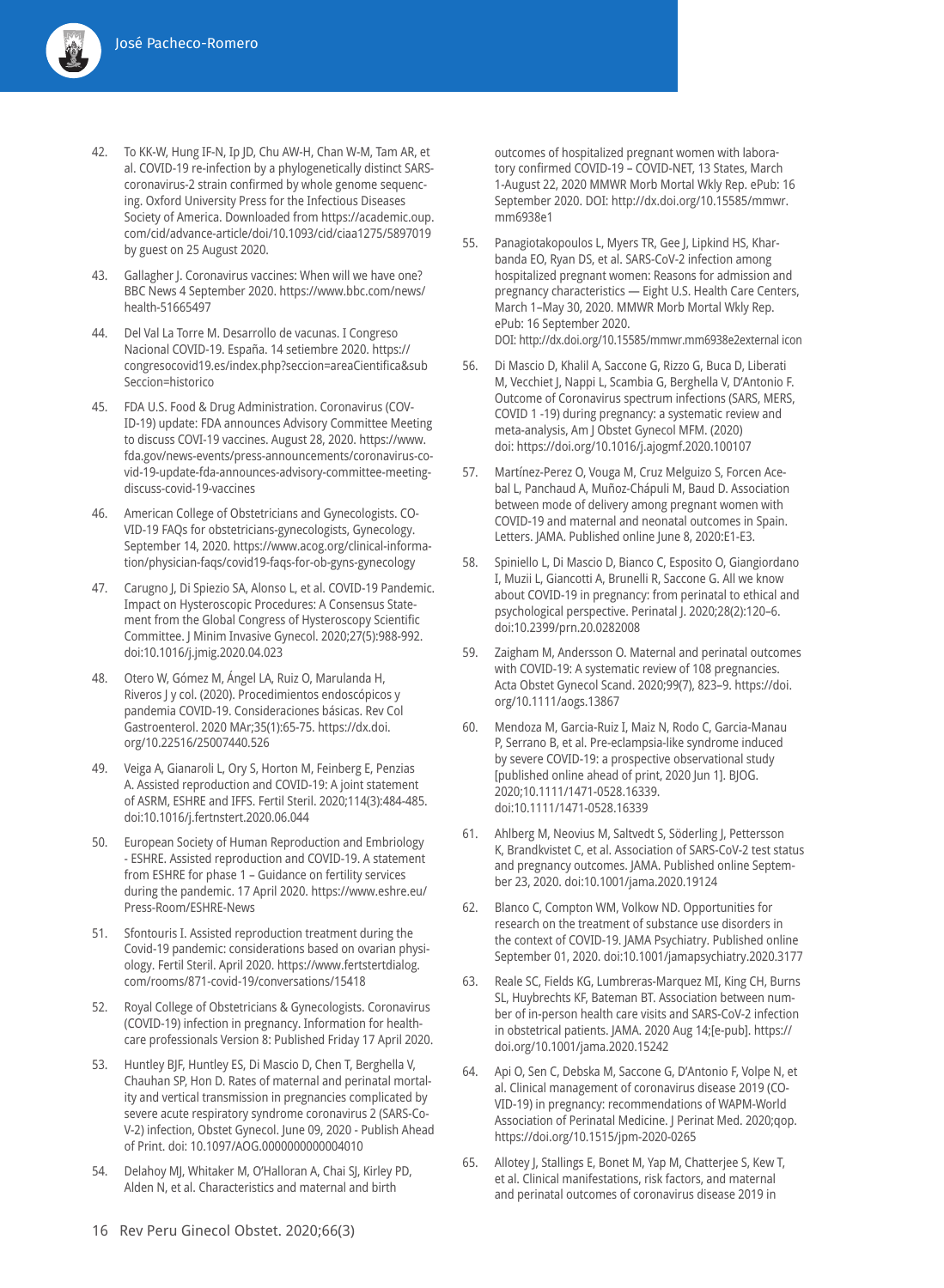pregnancy: living systematic review and meta-analysis. BMJ. 2020;370:m3320.doi: https://doi.org/10.1136/bmj.m3320

- 66. Knight M, Bunch K, Morris E, Simpson N, Gale C, O'Brien P, et al; on behalf of the UK Obstetric Surveillance System SARS-Cov-2 Infection Collaborative Group. Characteristics and outcomes of pregnant women admitted to hospital with confirmed SARS-CoV-2 infection in UK: National populationbased cohort study. BMJ. 2020 Jun 8; 369:m2107. (https:// doi.org/10.1136/bmj.m2107
- 67. American College of Obstetricians and Gynecologists. Practice Advisory: Novel Coronavirus 2019 (COVID-19). 13 March 2020. https://www.acog.org/clinical/clinical-guidance/practice-advisory/articles/2020/03/novel-coronavirus-2019
- 68. Centers for Disease Control and Prevention. Tracking data on COVID-19 during pregnancy can protect women and their babies. Update Sept. 3, 2020. https://www.cdc.gov/ coronavirus/2019-ncov/cases-updates/special-populations/ pregnancy-data-on-covid-19.html
- 69. 30. Public Health England. Guidance. COVID-19: laboratory investigations and sample requirements for diagnosis. https://www.gov.uk/government/publications/wuhan-novelcoronavirus-guidance-for-clinical-diagnostic-laboratories/ laboratory-investigations-and-sample-requirements-fordiagnosing-and-monitoring-wn-cov-infection
- 70. 32. Chow EJ, Schwartz NG, Tobolowsky FA, Zacks RLT, Huntinhton-Frazier M, Reddy SC, Rao AK. Symptom screening at illness onset of health care personnel with SARS-CoV-2 infection in King County, Washington. JAMA. 2020 Apr 17;e206637. doi: 10.1001/jama.2020.6637. Online ahead of print.
- 71. Xiao AT, Tong YX, Zhang S. False-negative of RT-PCR and prolonged nucleic acid conversion in COVID-19: Rather than recurrence. J Medical Virology. doi:10.1002/jmv.25855
- 72. Kelly JC, Dombrowksi M, O'Neil-Callahan M, Kernberg AS, Frolova AI, Stout MJ. False-negative testing for severe acute respiratory syndrome coronavirus 2: consideration in obstetrical care. Am J Obstet Gynecol MFM. 2020;2(3):100130. doi:10.1016/j.ajogmf.2020.100130
- 73. International Association of Universities. Zhejiang University School of Medicine. Handbook of COVID-19 prevention and treatment. 24 March 2020. https://www.iau-aiu.net/ Zhejiang-University-Handbook-of-COVID-19-Prevention-and-Treatment
- 74. Safaee Fakhr B, Wiegand SB, Pinciroli R, Gianni S, Morais CCA, Ikeda T, et al. High concentrations of nitric oxide inhalation therapy in pregnant patients with severe coronavirus disease 2019 (COVID-19). Obstet Gynecol. August 26, 2020 - Volume Publish Ahead of Print - Issue - doi: 10.1097/ AOG.0000000000004128
- 75. The WHO Rapid Evidence Appraisal for COVID-19 Therapies (REACT) Working Group. Association between administration of systemic corticosteroids and mortality among critically ill patients with COVID-19: A meta-analysis. JAMA. Published online September 02, 2020. doi:10.1001/jama.2020.17023
- 76. Sutton D, Fuchs K, D'Alton M, Goffman D. Universal screening for SARS-CoV-2 in women admitted for delivery. NEJM. Apr 13, 2020. DOI: 10.1056/NEJMc2009316
- 77. American College of Obstetricians and Gynecologists. COVID-19 FAQs for obstetricians-gynecologists, Obstetrics. Updated September 10, 2020. https://www.acog.org/ clinical-information/physician-faqs/covid-19-faqs-for-obgyns-obstetrics
- 78. Liu Y, Chen H, Tang K, Guo Y. Clinical manifestations and outcome of SARS-CoV-2 infection during pregnancy. J Infection 2020;Mar 4. doi: 10.1016/j.jinf.2020.02.028
- 79. Berghella V, Lockwood CJ, Barss V. Coronavirus disease 2019 (COVID-19). Pregnancy issues. UpToDate. Apr 27, 2020.
- 80. Khalil A, von Dadelszen P, Draycott T, Ugwumadu A, O'Brien P, Magee L. Change in the incidence of stillbirth and preterm delivery during the COVID-19 pandemic. Published Online: July 10, 2020. doi:10.1001/jama.2020.12746
- 81. Marchione M. Fetal coronavirus infection is possible, study suggests. July 9, 2020. abc watch live. https://abc7.com/covid-19-and-pregnancy-flying-with-a-baby-during-symptomsin-kids-infants/6309242/
- 82. Vivanti AJ, Vauloup-Fellous C, Prevot S, Zupan V, Suffee C, Do Cao J, et al. Transplacental transmission of SARS-CoV-2 infection. Nat Commun. 2020:11:3572. https://doi.org/10.1038/ s41467-020-17436-6
- 83. Sisman J, Jaleel MA, Moreno W, Rajaram V, Collins RRJ, Savani RC, Rakheja D, Evans AS. Intrauterine transmission of SARS-COV-2 infection in a preterm infant, Ped Infect Dis J. September 2020;39(9):e265-e267 doi: 10.1097/INF.0000000000002815
- 84. National Institutes of Health. Placenta lacks major molecules used by CoV-2 virus to cause infection. News release. July 14, 2020. https://www.nih.gov/news-events/newsreleases/placenta-lacks-major-molecules-used-sars-cov-2-virus-cause-infection
- 85. Centers for Disease Control and Prevention, Evaluation and management considerations for neonates at risk for CIVD-19. Updated August 3, 2020. https://www.cdc.gov/ coronavirus/2019-ncov/hcp/caring-for-newborns.html
- 86. Chambers C, Krogstad P, Bertrand K, Contreras D, Tobin NH, Bode L, Aldrovani G. Evaluation for SARS-CoV-2 in breast milk from 18 infected women. JAMA. Published online August 19, 2020. doi:10.1001/jama.2020.15580
- 87. Grupo de Trabajo Internacional Voluntario de Expertos en Lactancia Materna. Emergencia COVID-19. Lactancia en Emergencias COVID-19. Guía operativa para la toma de decisiones en la emergencia COVID-19. Marzo 2020, Task Force: paso 10. 1ª. Edición. https://www.google.com/search? q=lactancia+en+emergencia+covid-19+pdf&oq=lactancia+en +emergencia+covid-19&aqs=chrome.1.69i57j0.10527j0j9&s ourceid=chrome&ie=UTF-8
- 88. Klok FA, Kruip M, van der Meer NJM, Arbous MS, Gommers D, Kant KM, Kaptein FHJ, van Paassen J, Stals MAM, Huisman MV, Endeman H. Incidence of thrombotic complications in critically ill ICU patients with COVID-19. Thromb Res. 2020. doi: 10.1016/j.thromres.2020.04.013
- 89. Spratt DI, Buchsbaum RJ. COVID-19 and hypercoagulability: Potential impact on management with oral contraceptives, estrogen therapy and pregnancy. Endocrine Society